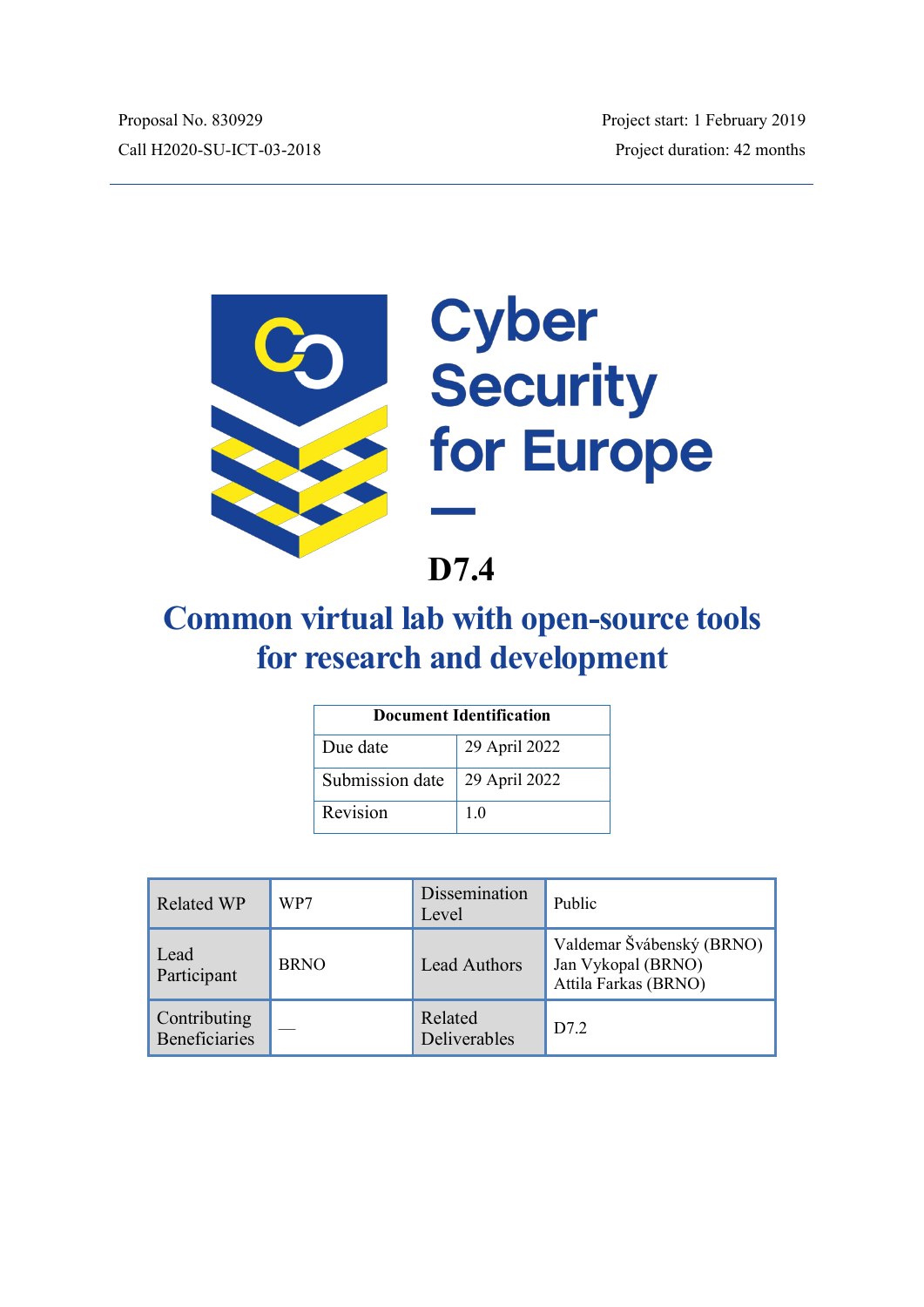

#### **Abstract**

The previously published deliverable D7.2 presented Cyber Sandbox Creator (CSC): an open-source tool for creating portable and lightweight virtual labs. The associated report defined the user requirements, described the technical architecture, and proposed use cases for cybersecurity education, testing, and certification. This document, which is an accompanying report to the deliverable D7.4, builds upon D7.2 by describing two main contributions: (1) open-source tools and materials for supporting research and development using CSC and (2) demonstrating practical use cases of CSC.

This document is issued within the CyberSec4Europe project. This project has received funding from the European Union's Horizon 2020 Programme under grant agreement no. 830929. This document and its content are the property of the CyberSec4Europe Consortium. All rights relevant to this document are determined by the applicable laws. Access to this document does not grant any right or license on the document or its contents. This document or its contents are not to be used or treated in any manner inconsistent with the rights or interests of the CyberSec4Europe Consortium and are not to be disclosed externally without prior written consent from the CyberSec4Europe Partners. Each CyberSec4Europe Partner may use this document in conformity with the CyberSec4Europe Consortium Grant Agreement provisions and the Consortium Agreement.



The information in this document is provided as is, and no warranty is given or implied that the information is fit for any particular purpose. The user thereof uses the information at its sole risk and liability.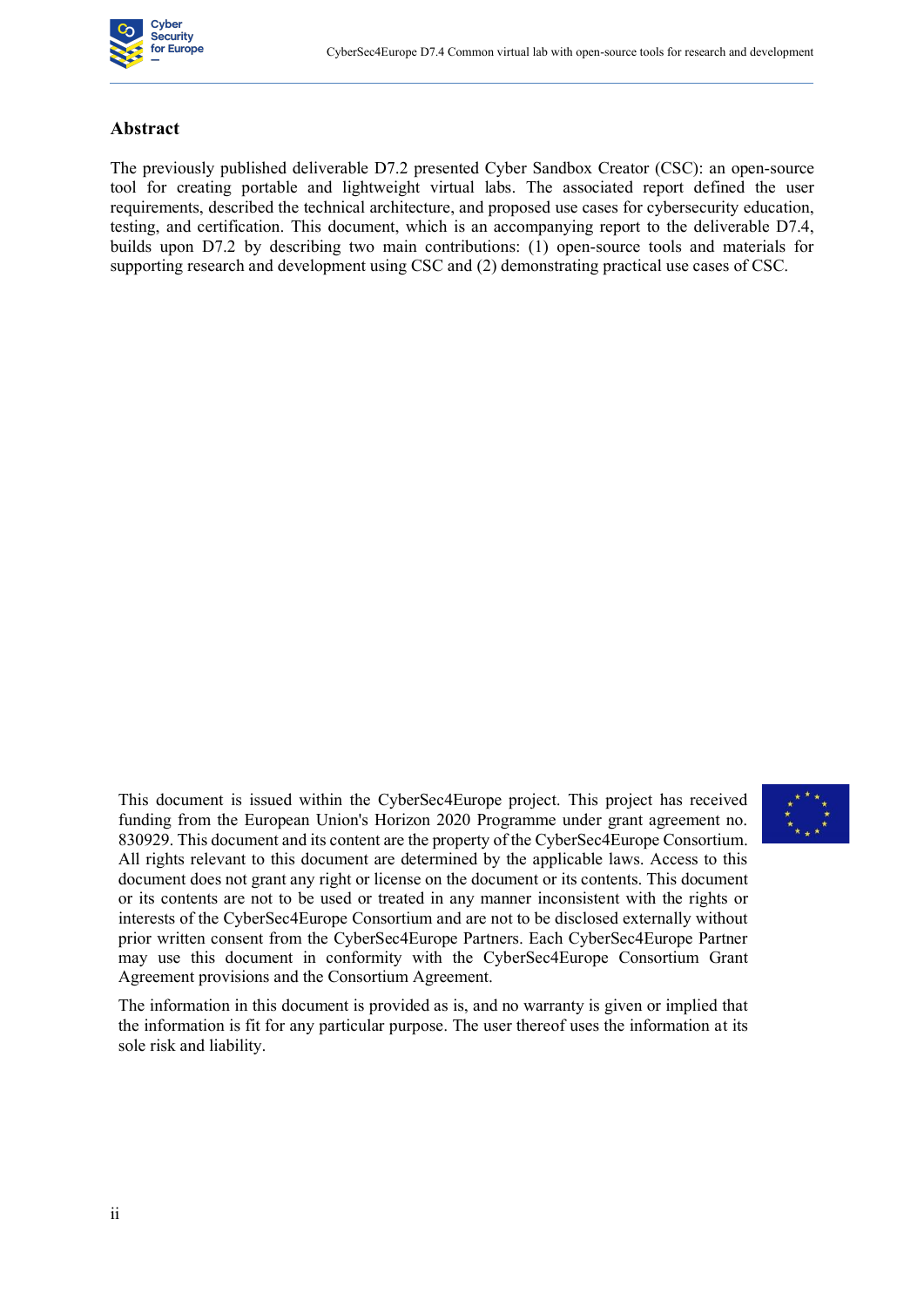

# **Executive Summary**

Cyber Sandbox Creator (CSC) is an open-source tool for building lightweight virtual laboratories for cybersecurity education, testing, and certification. Its first version was released in February 2020 as open-source software available at [https://gitlab.ics.muni.cz/muni-kypo-csc/cyber-sandbox-creator.](https://gitlab.ics.muni.cz/muni-kypo-csc/cyber-sandbox-creator) Since then, CSC has been used in practice numerous times and has been continuously improved to address the needs of a broad range of users.

CSC has been used in seven institutions in five European countries to support education, testing, or certification. Moreover, its capabilities have been demonstrated in two research publications.

This accompanying report (deliverable D7.4 is actually the virtual lab with open-source tools for research and development) introduces open-source tools, materials, and use cases deployed and demonstrated in the lab. The tools and materials include:

- $\bullet$  the latest version of CSC (3.0.0),
- $\bullet$  customizable images of operating systems usable with CSC,
- a transparent toolset for logging command-line actions inside CSC-generated environments,
- $\bullet$  an exemplary educational game for practicing cybersecurity skills,
- dataset of command-line logs from authentic educational contexts (includes contributions also by third parties outside the CyberSec4Europe pilot),
- $\bullet$  best practices for designing new cybersecurity training content, and
- a ready-made lab environment for testing and certification of hardware devices.

The use cases include:

- x preparing a lab environment for Flagship 2 Challenge, a massive online exercise delivered by the members of the CyberSec4Europe pilot,
- x testing sandboxes before their cloud deployment in the KYPO Cyber Range Platform,
- developing a locally virtualized testing environment for specialized purposes,
- verifying the capabilities of a realistic manufacturing execution system,
- teaching university classes, and
- auditing the capabilities of hardware devices in an isolated, reproducible environment.

The target audience for this document are users who are familiar with the basics of CSC and consider deploying it for their own use cases. This document will provide an inspiration and open-source examples that others can adopt or adapt.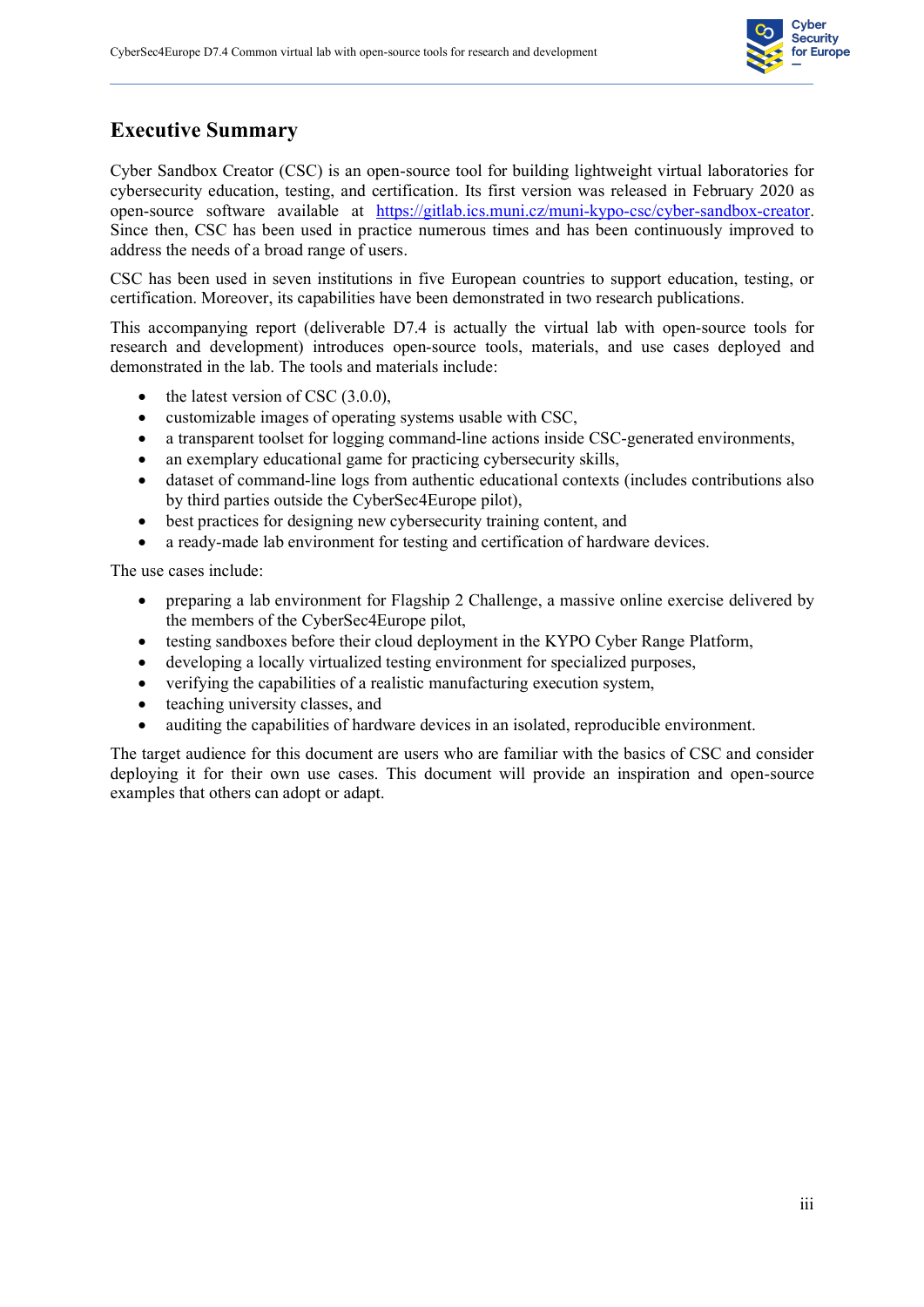

# **Document information**

#### **Contributors**

| Name                                     | Partner          |
|------------------------------------------|------------------|
| Petr Švenda                              | <b>BRNO</b>      |
| <b>KYPO Cyber Range Platform authors</b> | <b>CONCORDIA</b> |

#### **Reviewers**

| Name                      | <b>Partner</b> |
|---------------------------|----------------|
| Jozef Vyskoč              | VaF            |
| <b>Vasileios Gkioulos</b> | <b>NTNU</b>    |
| Vashek Matyáš             | <b>BRNO</b>    |

# **History**

| <b>Version</b> | Date       | <b>Authors</b>                                    | Comment                                               |
|----------------|------------|---------------------------------------------------|-------------------------------------------------------|
| 0.1            | 2022-01-31 | Valdemar Švábenský, Jan<br>Vykopal, Attila Farkas | First version submitted after the<br>internal reviews |
| 0.2            | 2022-04-27 | Valdemar Švábenský, Jan<br>Vykopal, Attila Farkas | Incorporated the comments<br>from peer reviewers      |
| 1.0            | 2022-04-29 | Ahad Niknia                                       | Final check, preparation and<br>submission            |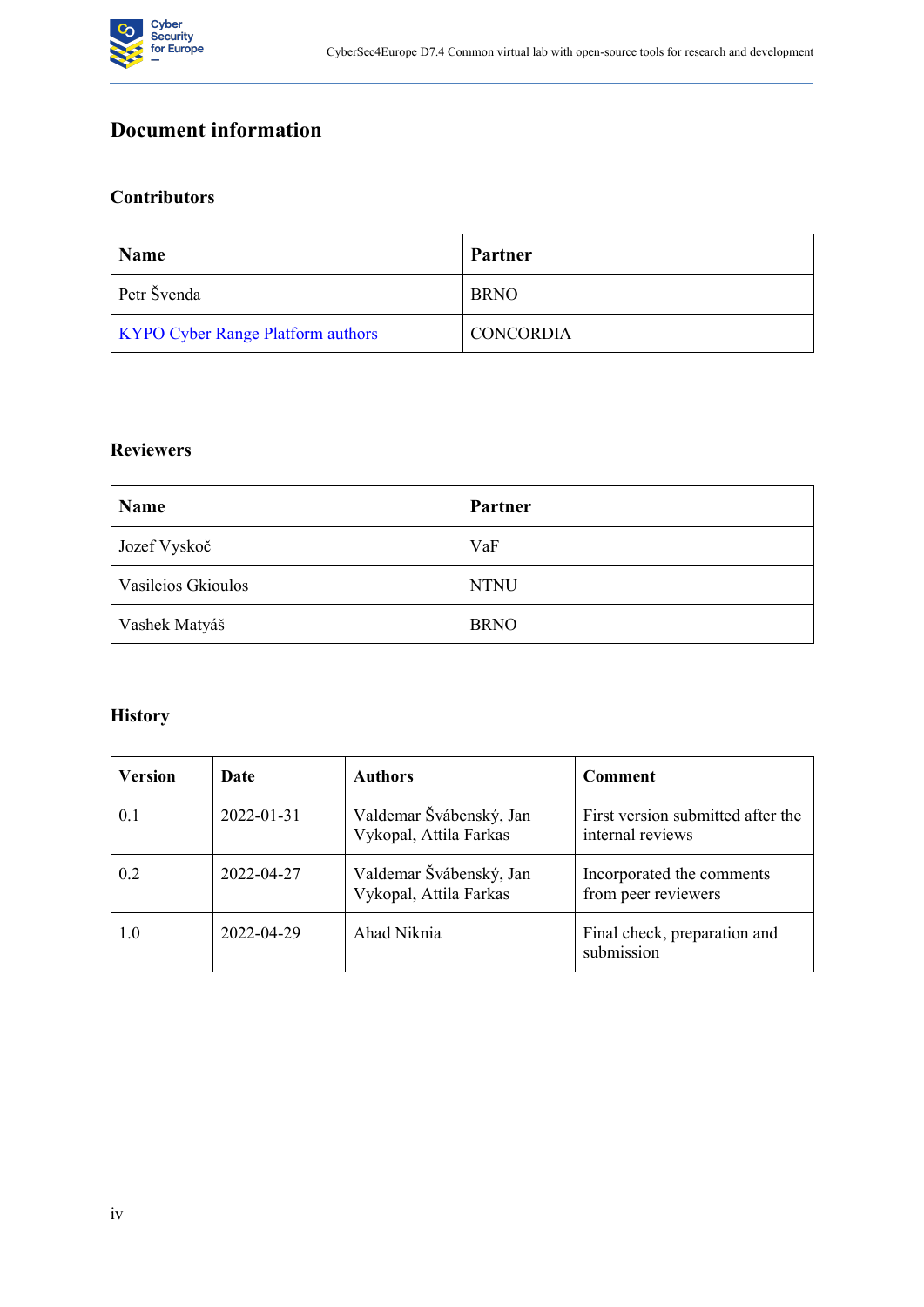

# **Table of Contents**

| $\mathbf{1}$     |         |                                                                                       |  |  |  |
|------------------|---------|---------------------------------------------------------------------------------------|--|--|--|
|                  | 1.1     |                                                                                       |  |  |  |
|                  | $1.2\,$ |                                                                                       |  |  |  |
|                  | 1.3     |                                                                                       |  |  |  |
| $\boldsymbol{2}$ |         | Open-source Tools and Materials Usable with CSC to Support Research and Development 2 |  |  |  |
|                  | 2.1     |                                                                                       |  |  |  |
|                  | 2.1.1   |                                                                                       |  |  |  |
|                  | 2.1.2   |                                                                                       |  |  |  |
|                  | 2.2     |                                                                                       |  |  |  |
|                  | 2.3     |                                                                                       |  |  |  |
|                  | 2.4     |                                                                                       |  |  |  |
|                  | 2.5     |                                                                                       |  |  |  |
|                  | 2.6     |                                                                                       |  |  |  |
|                  | 2.7     |                                                                                       |  |  |  |
|                  | 2.8     |                                                                                       |  |  |  |
| $\mathbf{3}$     |         |                                                                                       |  |  |  |
| 3.1              |         |                                                                                       |  |  |  |
|                  | 3.1.1   |                                                                                       |  |  |  |
|                  | 3.1.2   |                                                                                       |  |  |  |
|                  | 3.1.3   |                                                                                       |  |  |  |
|                  | 3.1.4   |                                                                                       |  |  |  |
| 3.2              |         |                                                                                       |  |  |  |
|                  | 3.2.1   |                                                                                       |  |  |  |
|                  | 3.2.2   |                                                                                       |  |  |  |
|                  | 3.3     |                                                                                       |  |  |  |
| 4                |         |                                                                                       |  |  |  |
|                  | 4.1     |                                                                                       |  |  |  |
|                  | 4.2     |                                                                                       |  |  |  |
|                  |         |                                                                                       |  |  |  |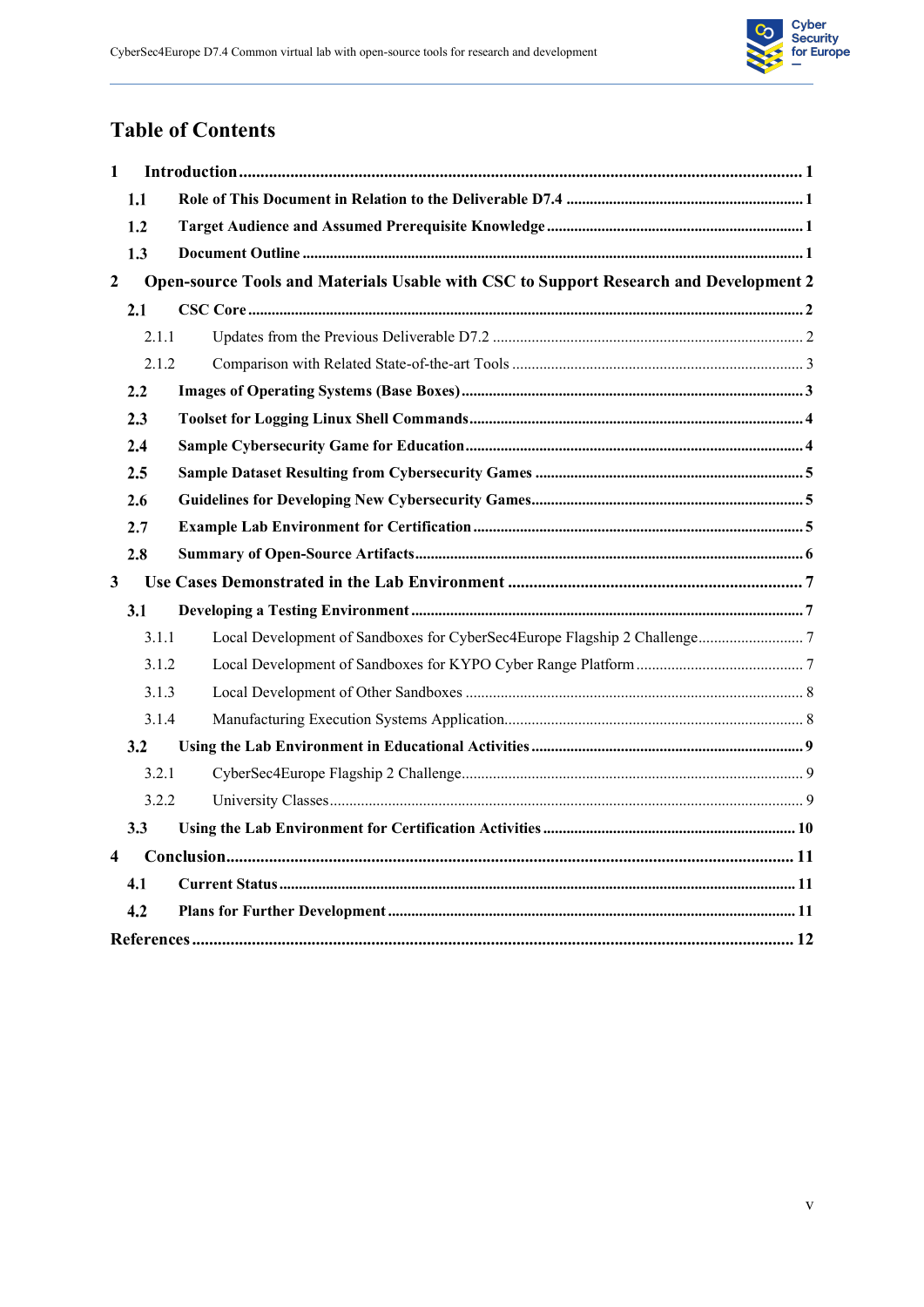

# **List of Acronyms**

| $\boldsymbol{B}$ | <b>BRNO</b> | Masaryk University, Brno, Czech Republic                                  |
|------------------|-------------|---------------------------------------------------------------------------|
| $\mathcal{C}$    | CS4E        | CyberSec4Europe, Cyber Security for Europe                                |
|                  | $\bf CSC$   | Cyber Sandbox Creator                                                     |
|                  | <b>CTF</b>  | Capture the Flag                                                          |
| $\,$ J           | <b>JAMK</b> | Jyväskylän ammattikorkeakoulu (University of Applied Sciences, Finland)   |
| $K_{\parallel}$  |             | <b>KYPO CRP</b> KYPO Cyber Range Platform                                 |
| $\overline{O}$   | <b>OS</b>   | Operating system                                                          |
| $\boldsymbol{R}$ | <b>RGCE</b> | Realistic Global Cyber Environment                                        |
| Y                | <b>YAML</b> | YAML Ain't Markup Language (a human-readable data serialization language) |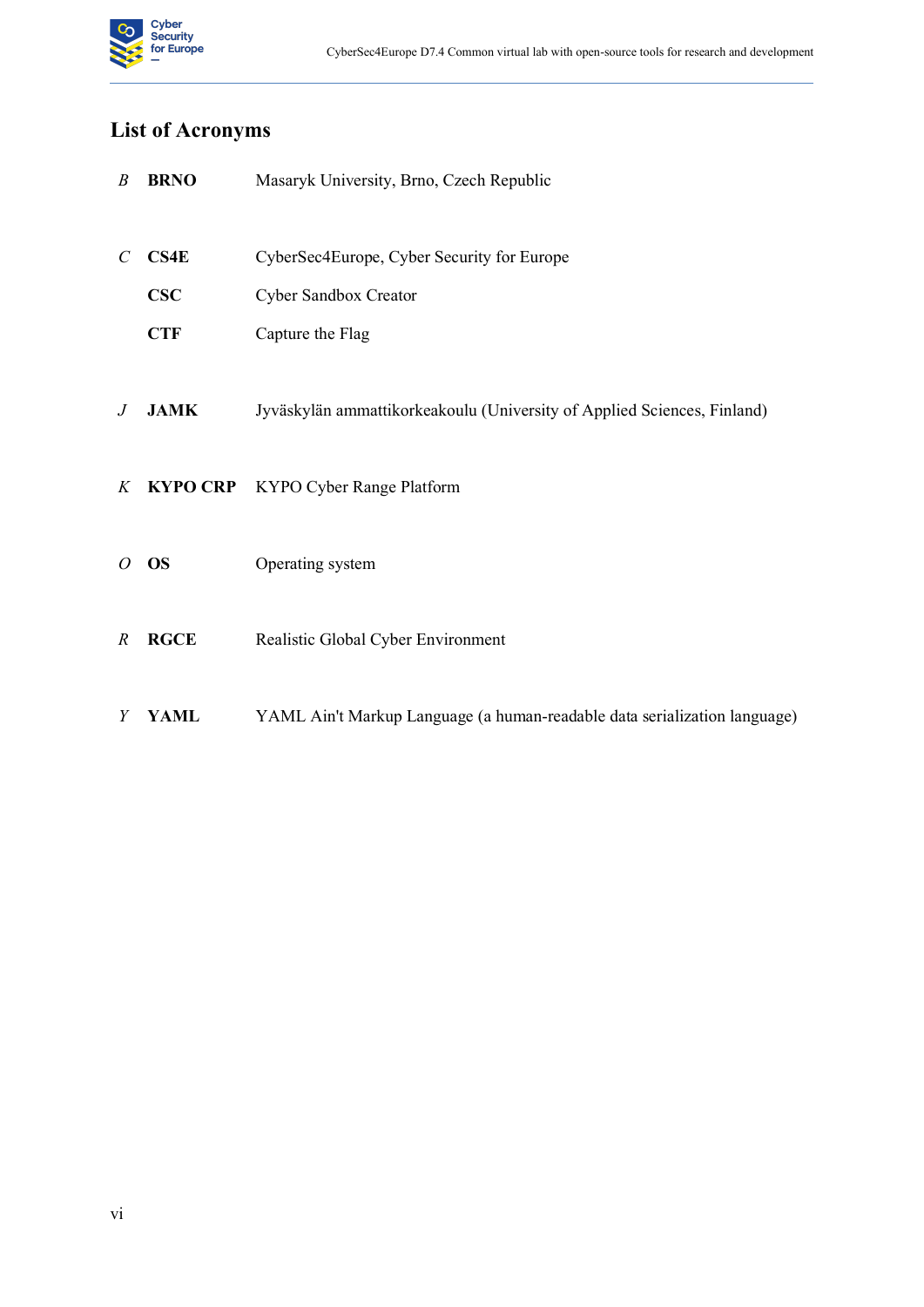

## **Glossary of Terms**

#### *C* **Capture the Flag game, CTF game**

A training activity in which participants solve technical cybersecurity tasks. Completing each task results in finding ("capturing") a text string called flag.

#### **Cyber range**

A sophisticated virtual network infrastructure that allows hosting multiple sandboxes for multiple users at the same time.

#### *S* **Sandbox**

An isolated virtual environment that allows cybersecurity experimentation (including the execution of cyber attacks) without negative consequences on the underlying IT infrastructure.

#### **(Cyber) Sandbox Creator**

A tool developed as a part of the CS4E project that allows the user to create arbitrarily defined sandboxes.

#### **Sandbox Manager** (renamed from *Sandbox Runner* in D7.2)

A tool developed as a part of the CS4E project that allows the user to run the sandboxes created with the Cyber Sandbox Creator.

#### *T* **Training**

A sequence of tasks completed in a virtual environment under the guidance of a human or automated tutor. The learner's goal is to develop and practice cybersecurity skills. The training can have various formats, most commonly a cybersecurity game, in particular Capture the Flag game.

#### *V* **Virtual lab**

Depending on the context, this can mean (a) Cyber Sandbox Creator and Sandbox Manager, or (b) the environment (sandbox) generated by Cyber Sandbox Creator and deployed using the Sandbox Manager.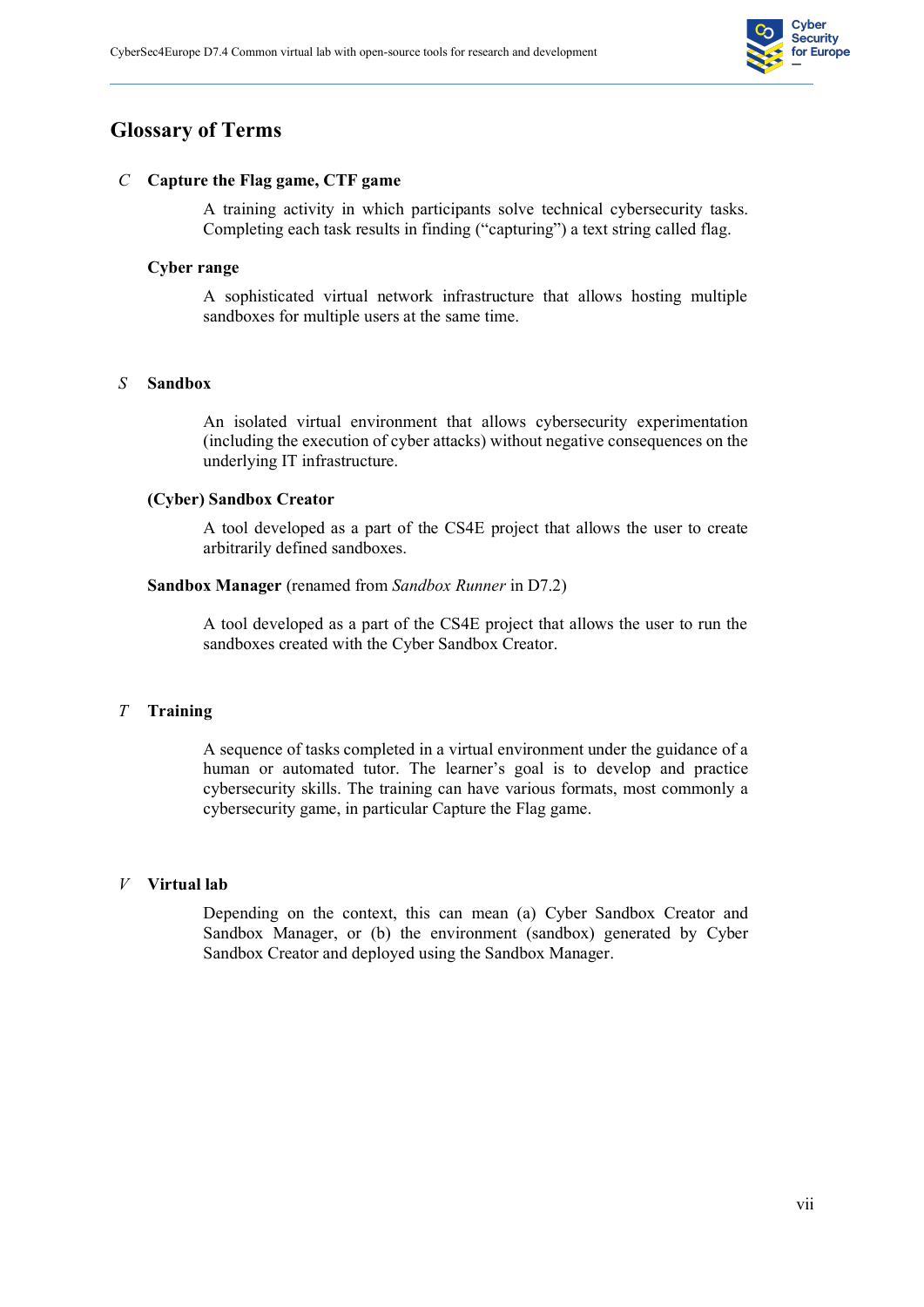

# **1 Introduction**

<span id="page-7-0"></span>The deliverable document D7.2 [D7.2] argued for the importance of a tool for creating lightweight virtual lab environments. We developed such a tool, called the *Cyber Sandbox Creator* (CSC), and explained its technical background and implementation in the deliverable D7.2.

The purpose of this accompanying document (deliverable D7.4 is the virtual lab with open-source tools for research and development) is to report on the practical usage of CSC in cybersecurity testing, education, and certification. We present numerous open-source tools, materials, and their associated use cases, as well as explain how they support the goals of the CyberSec4Europe pilot.

# **Role of This Document in Relation to the Deliverable D7.4**

<span id="page-7-1"></span>This document is the accompanying part to the deliverable *"D7.4 Common virtual lab with open-source tools for research and development*" due in Month 39. It extends the internal milestone document *"Opensource tools, data, and use-cases deployed and demonstrated in the lab´* submitted in Month 33. The key part of the deliverable D7.4 is the associated GitLab repository of CSC [CSC] and the set of open-source tools and materials referenced from this text.

# **Target Audience and Assumed Prerequisite Knowledge**

<span id="page-7-2"></span>The target audience for this document are users with IT background who are familiar with the basics of CSC and consider deploying it for their own use cases. This text builds upon and extends the deliverable D7.2, so it assumes the knowledge of the previously defined terminology. For those who are unfamiliar with CSC and for the general public, we strongly recommend starting with reading the D7.2 document first, in order to understand the motivation and use cases for CSC. To avoid redundancy, the in-depth explanation of CSC's inner workings is not repeated here.

# 1.3 Document Outline

<span id="page-7-3"></span>This document is structured into four sections. Section 2 presents open-source tools and materials that are either generated by CSC or otherwise relate to it. Section 3 reports specific use cases of CSC from the areas of testing, education, and certification. Finally, Section 4 summarizes the achievements throughout the project, explains the difference from the previous deliverable D7.2, and proposes future work.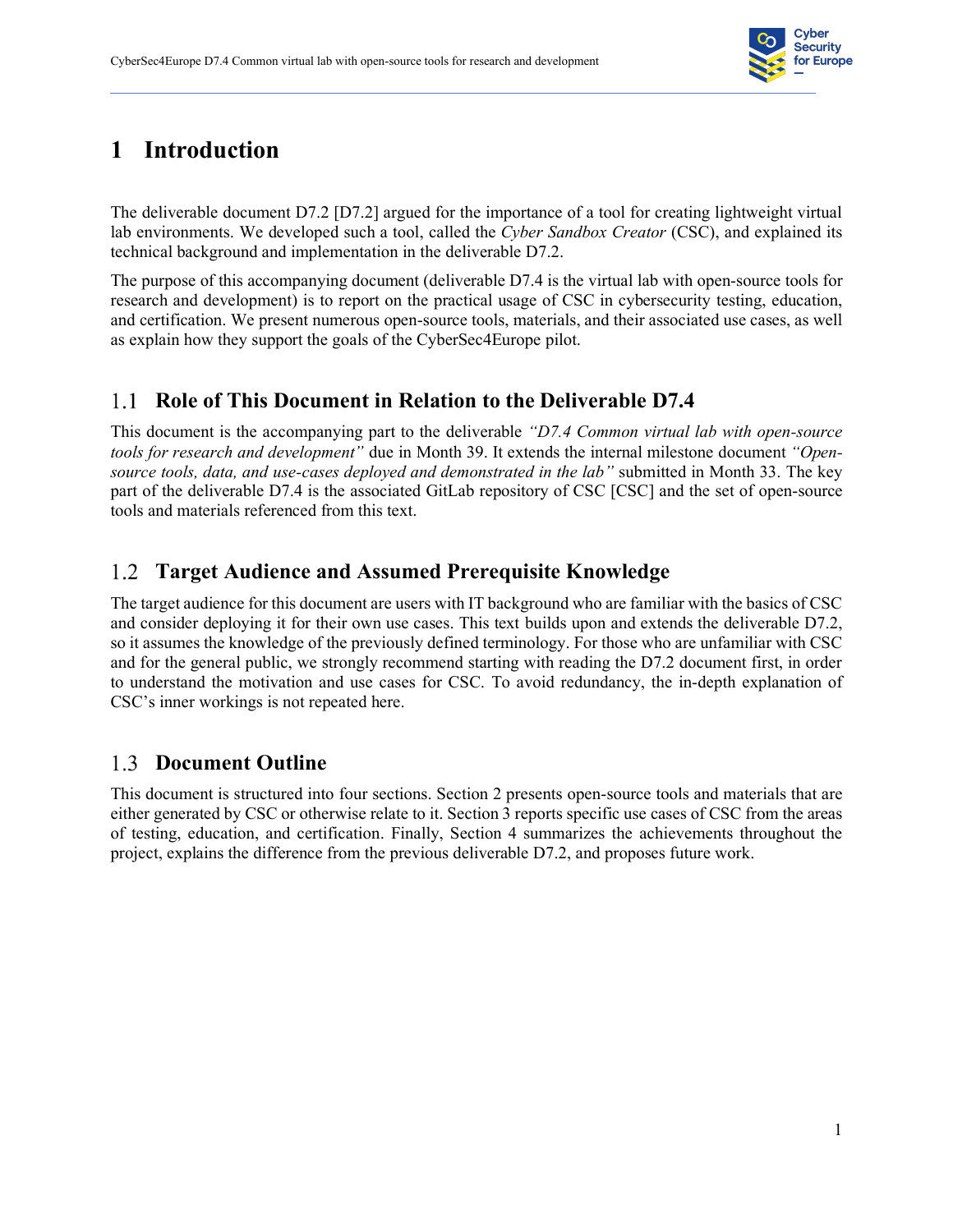

# **2 Open-source Tools and Materials Usable with CSC to Support Research and Development**

<span id="page-8-0"></span>We created multiple tools and materials to be used with CSC to support cybersecurity testing, education, and certification. For the purposes of this document, we define a *tool* as a software application and its associated documentation. *Material* is any other practical output relevant to the goals of the CyberSec4Europe pilot.

This section reviews tools and materials that satisfy all the following conditions:

- 1. They are
	- a. either usable with CSC to support the goals of CyberSec4Europe or
	- b. a product of CSC deployment demonstrating the CyberSec4Europe goals in practice.
- 2. They were created by the developers or users of CSC.
- 3. They are publicly available under an open-source license.

All the tools and materials are in the English language. Other language mutations are currently not under consideration, because the tools and materials depend on many external components that are in English as well. Therefore, translating the tools and materials would be impractical.

# 2.1 **CSC Core**

By "Core" we mean the minimal viable product that can generate locally virtualized lab environments. (Extensions directly usable with CSC are described in separate subsections.) The core tool enables customized deployment of various environments based on the user's needs. Moreover, the tool:

- <span id="page-8-1"></span> $\bullet$  is fully open-source in GitLab [CSC],
- contains thorough documentation and wiki pages, and
- is being gradually covered by integration tests.

#### **2.1.1 Updates from the Previous Deliverable D7.2**

<span id="page-8-2"></span>Since the previous major release 1.0.1 (November 2020) released as a part of the D7.2, various stakeholders have been using CSC (see Section 3 for the description of specific use cases). After gathering feedback from the stakeholders, we defined the plan for further extensions of CSC. As a result, the development of CSC has remained use-case driven, supporting the needs for testing, education, and certification practices.

CSC was extended in several updated releases, with the latest being 3.0.0 (January 2022). Each release is thoroughly documented in the CSC's GitLab repository [CSC]; the most important updates include:

- CSC-generated environments support accessing USB devices in virtual machines with a graphical user interface. (This enables the certification use case.)
- x The sandbox definitions are compatible with the KYPO Cyber Range Platform (KYPO CRP).
- A Vagrant wrapper (Sandbox Manager) was added to simplify the basic operations with a sandbox instance, hide overwhelming technical output from users by default, and give them more informative error messages.
- Sandbox Creator and Manager are accessible from any location on the hosting computer.
- x Installation of CSC is possible via *pip* directly from PyPI (Python Package Index). An API was added to make Sandbox Creator and Manager accessible directly from Python.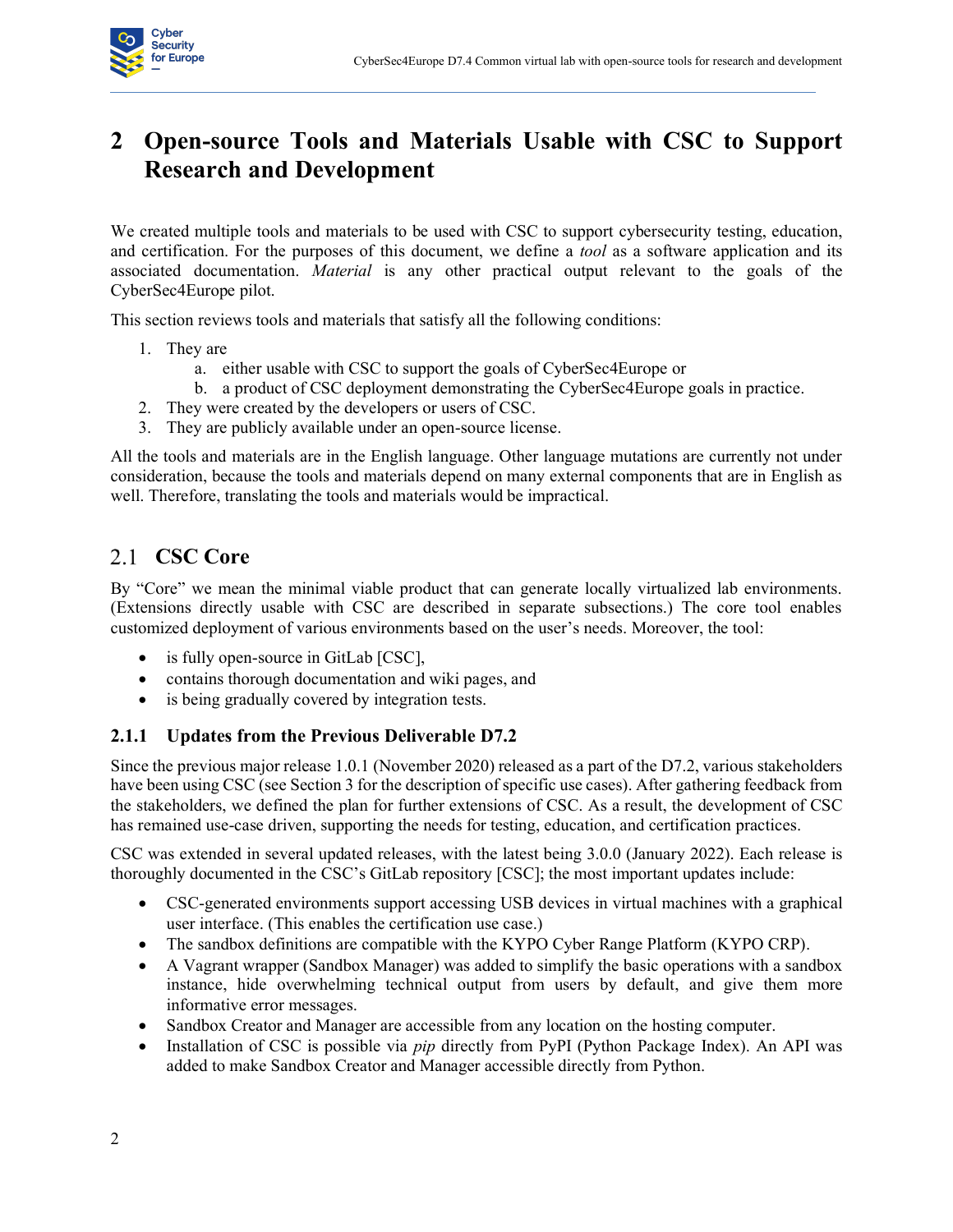

#### **2.1.2 Comparison with Related State-of-the-art Tools**

The current version of CSC differs from other state-of-the-art approaches [Labtainers, CyRIS, Lability] in the following:

- <span id="page-9-0"></span>• Compatibility with all major operating systems (Windows, Linux, macOS) for hosting the lab.
- Thorough documentation for each user role.
- Relatively simple interface and usage.
- Can be easily used for purposes other than cybersecurity education.

More in-depth comparison is available in [ThesisFarkas].

# **Images of Operating Systems (Base Boxes)**

<span id="page-9-1"></span>The essence of CSC is creating virtual lab environments. This process requires using high-quality images of operating systems for Vagrant [Vagrant] and VirtualBox [VirtualBox]. These images are also called *base boxes* (or simply *boxes*). Although many public base boxes are offered on Vagrant Cloud [VagrantCloud], they have the following limitations:

- They might not be properly tested, documented, or fully functional.
- Even if they are functional, they can change any time without a guarantee that they will remain operational for CSC use cases.
- The contents of the boxes are unknown; they might contain potential security vulnerabilities or even malicious software.

Therefore, we have been creating own base boxes, which brings two key contributions:

- 1. The boxes are guaranteed to work with CSC since they are under our control.
- 2. The source files of these images are available [GitLabImages], allowing anyone to generate their modified versions. This enables us, for example, to create almost identical images usable in the KYPO CRP [KYPO]. As a result, CSC is better interoperable with other existing platforms.

Our images are recognizable by the prefix "munikypo" before their name. The following operating systems are included:

- Linux images:
	- o Kali (2020 version is recommended, 2019 is now deprecated),
	- o Debian 10,
	- o Ubuntu 18.04 (work-in-progress for the 3.1.0 release),
	- o CentOS 7.9 (work-in-progress for the 3.1.0 release).
- Windows images:
	- o Windows 10,
	- o Windows Server 2019.

Since the images are relatively minimal, they are highly flexible. Users of CSC can provision them based on their needs for various use cases in testing, education, and certification. Therefore, a single image can be used to build many different unique lab environments. In total, the boxes were downloaded more than 2200 times (the most popular being Kali Linux).

Finally, we refer readers interested in technical details of base boxes to another document [ThesisVydra], which also includes a practical guide for image developers. It describes the workflow for creating new images and experience with using them.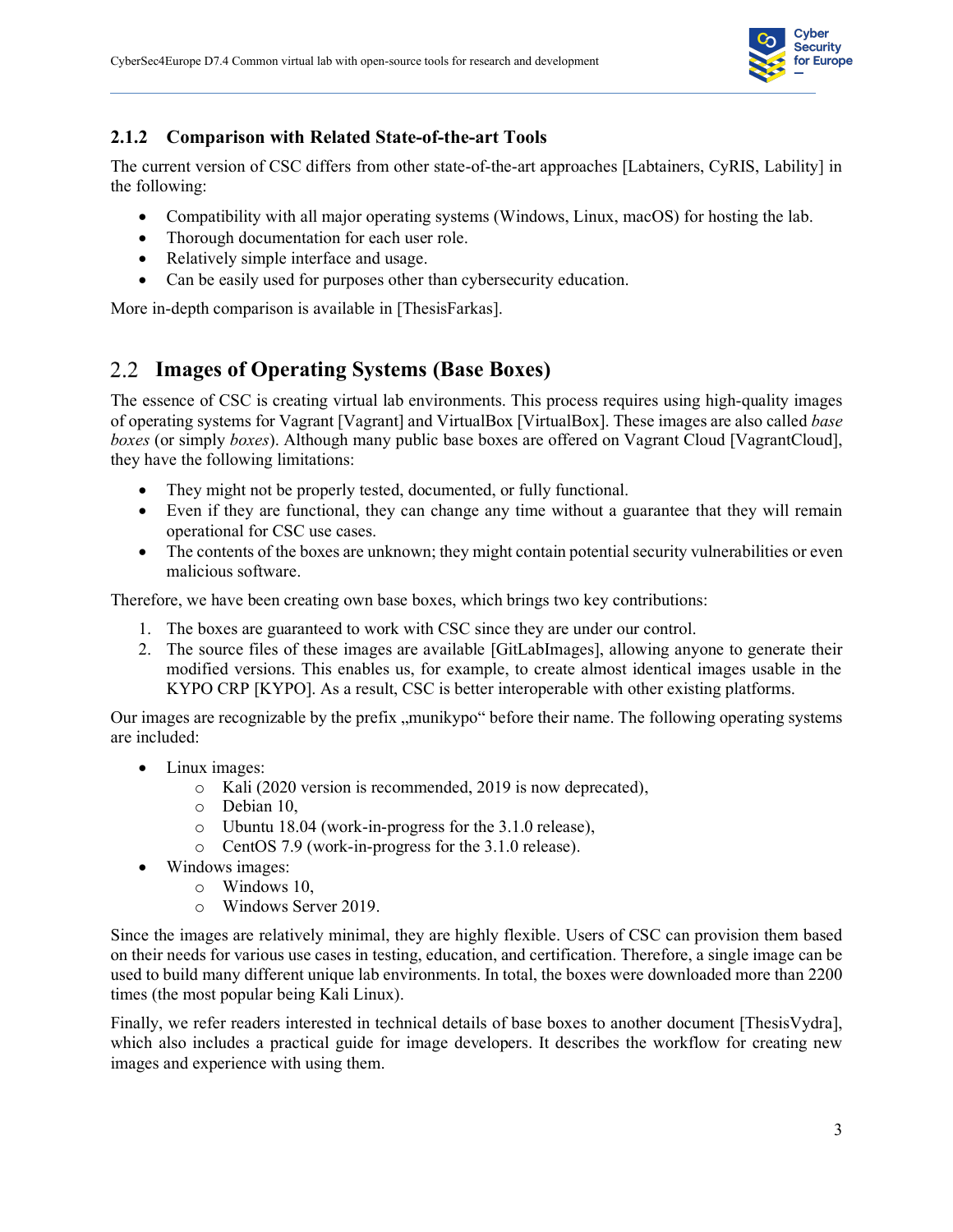

# **Toolset for Logging Linux Shell Commands**

<span id="page-10-0"></span>The logging toolset is an extension to the CSC Core. It enables the option of transparent monitoring of shell commands inside the lab environment (sandbox) generated by CSC. This feature is important for teachers and educational researchers to understand the students' learning processes, assess them, and provide personalized feedback.

Technically, the toolset is implemented as a set of open-source Ansible [Ansible] roles that can be included in the provisioning definition [FIEtoolset]. After deployment, the toolset records the commands and metadata, such as timestamps, from Linux virtual machines. These log records are then forwarded to a central storage for further processing.

The logs do not store any personally identifiable information to preserve the privacy of the training participants. Students are identified only by an arbitrary numerical ID that is not associated to their identity. Moreover, the transfer of the logs from the trainee to the log server is encrypted and authenticated.

The extended version of the toolset has been published in a conference article [FIEtoolset]. This toolset is compatible with KYPO CRP as well, so the same Ansible roles can be used both with CSC and KYPO CRP.

## **Sample Cybersecurity Game for Education**

The CSC Core along with the above-mentioned tools and materials (base boxes, logging toolset) form a "CSC suite" that enables creating various lab environments. An example is a serious cybersecurity game: a sandbox and a set of tasks that can be solved in the sandbox to exercise one's cybersecurity skills.

<span id="page-10-1"></span>We share a ready-made educational game called Junior Hacker Training [GitLabJunior], which demonstrates the capabilities of the CSC suite. The lab environment for the game was generated by CSC (see Section 2.1) using our base boxes (see Section 2.2). Then, the intermediate sandbox definition was enhanced by the logging toolset (see Section 2.3). Using CSC, educators and students can deploy the game's lab environment locally on their standard personal computers with minimal setup.

What is more, the lab environment definition is compatible with KYPO CRP. As a result, a single game can be deployed either locally using CSC or in cloud using KYPO CRP (see Figure 1). More details are explained in a recent conference article [FIEscalable].



*Figure 1: The sandbox definitions for CSC and KYPO CRP are compatible [ThesisSvabensky].*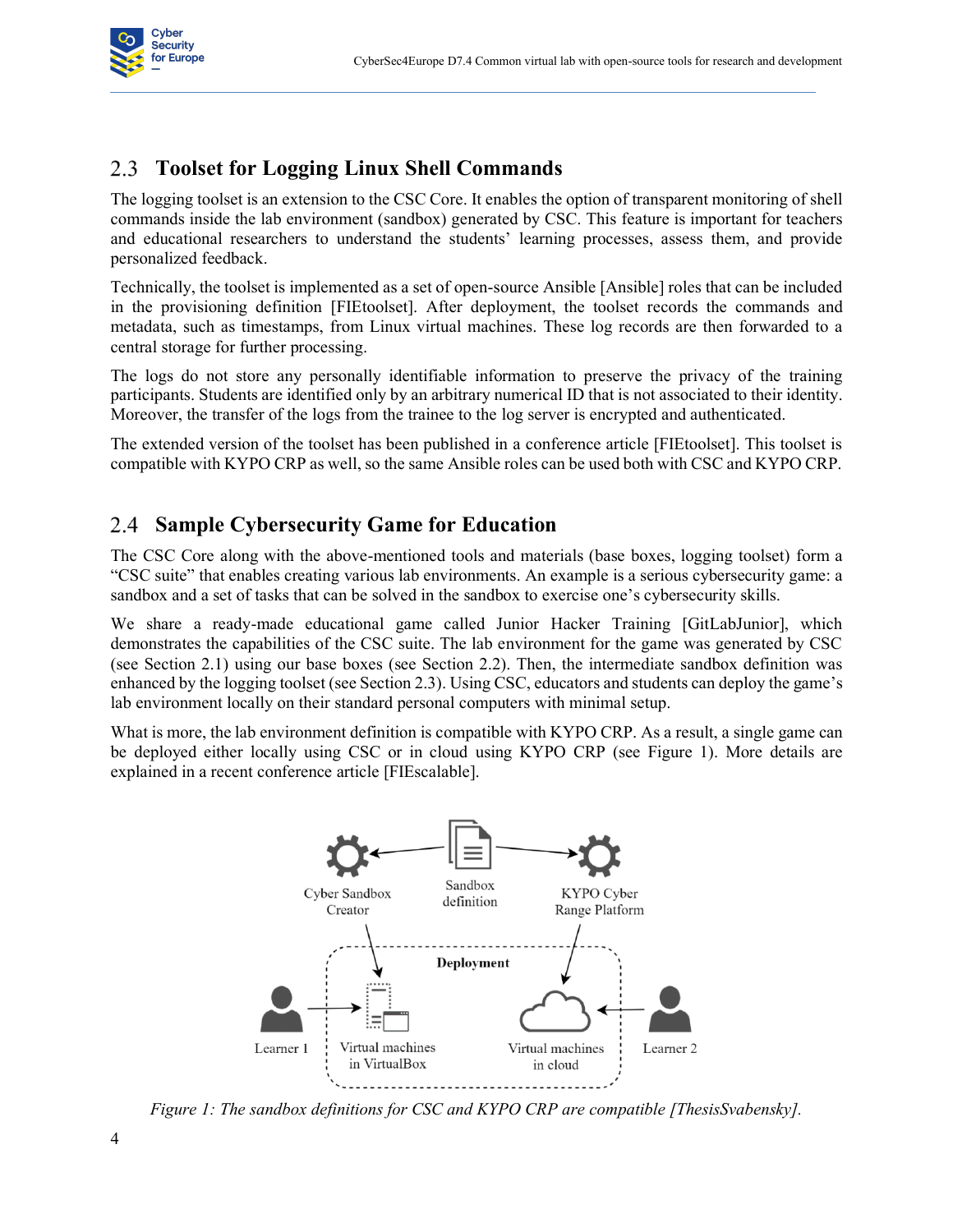

When using a CSC-generated environment for teaching, such as for this example game, an additional shared web portal is needed for features such as presenting the task assignments, collecting answers from students, or scoring. In the deliverable D7.2 [D7.2, Section 4.5.2], we argued for selecting CTFd [Chung17] as a suitable open-source platform for these purposes. A recent comparison of these platforms [Karagiannis20] confirms CTFd as a fitting candidate. We have demonstrated the usage of CSC and CTFd in a large remotely taught class with 207 students. The results were published in a conference paper [SIGCSEapg], and its supplementary materials include instructions for CTFd deployment.

# **Sample Dataset Resulting from Cybersecurity Games**

<span id="page-11-0"></span>As another open-source material, we share the command-line logs collected from authentic teaching contexts: cybersecurity games and exercises deployed in CSC or KYPO CRP. In alignment with open data initiatives in science, this dataset supports efforts in cybersecurity education research. The data are freely available on Zenodo as a part of a journal publication [Dataset], which also describes the data format and value. The possible use cases for the data include but are not limited to training and testing machine learning models (for example, classifiers for skill assessment), evaluating data mining methods, correlating actions from multiple sandboxes, prototyping student models, or detecting security threats.

# **Guidelines for Developing New Cybersecurity Games**

<span id="page-11-1"></span>Educators interested in creating cybersecurity training content may benefit from our documented best practices [GitLabGuidelines]. The material explains how to design a cybersecurity game from both educational and technical perspective; the latter may involve using CSC. The guidelines were used in practice to create the game previously described in Section 2.4.

The guidelines are suitable for beginner game designers. They focus on creating games that teach technical skills, especially in offensive security, but some guidelines are also applicable to defensive challenges. The expected game infrastructure consists of networked virtual machines generated using CSC and the associated tools and materials.

# **Example Lab Environment for Certification**

<span id="page-11-2"></span>We prepared an open-source repository with the definition of a lab environment for certification [GitLabCertification]. Users can instantiate the environment locally and test the properties of cryptographic smartcards using a test suite called SCRUTINY [ThesisNagy]. This practical output includes a guide explaining how to use the test suite in two main scenarios:

- 1. The user verifies a smartcard profile supplied by the vendor (or community) to determine whether the smartcard is the same as the one that was certified. In other words, it will replicate the steps conducted during certification and report compliance or individual differences.
- 2. The user generates a smartcard profile and compares other devices to it.

To ensure the trustworthiness of the certification tools, the lab environment definition and the associated test suite are fully open-source.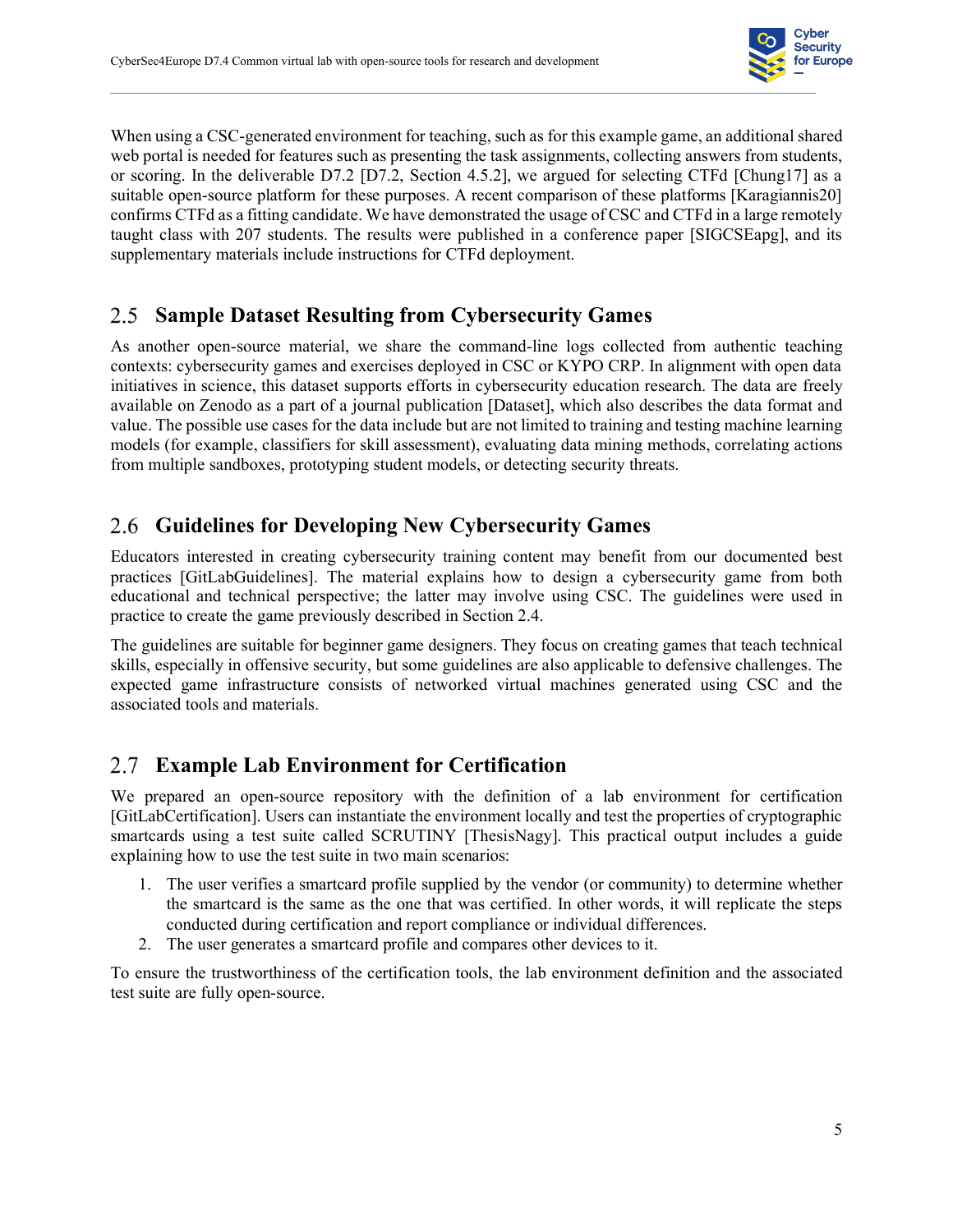

# **Summary of Open-Source Artifacts**

The table below lists all the above-mentioned tools and materials. It also explains which CSC-related user roles [D7.2, Section 2.1] can benefit the most from these artifacts.

<span id="page-12-0"></span>

| <b>Artifact</b>       | What it is                                                                                          | Who can use it                                                      | Why it is useful                                                                                                                                            |
|-----------------------|-----------------------------------------------------------------------------------------------------|---------------------------------------------------------------------|-------------------------------------------------------------------------------------------------------------------------------------------------------------|
| CSC (core)            | A tool for generating<br>lightweight, locally<br>virtualized lab environments                       | Educator, Trainee,<br>Researcher, Developer,<br>Specialist, Auditor | Enables anyone to create a<br>custom environment that<br>suits their needs                                                                                  |
| <b>Base boxes</b>     | A set of CSC-compatible<br>images of virtual machines<br>and their customizable<br>source files     | Educator, Trainee,<br>Researcher, Developer,<br>Specialist, Auditor | Allows creating virtual<br>environments using verified<br>and functional building<br>blocks                                                                 |
| Logging<br>toolset    | Ansible roles for capturing<br>command-line logs from the<br>virtual lab environments               | Educator, Researcher,<br>Developer, Specialist                      | Collects information about<br>user actions inside the lab in<br>a transparent way                                                                           |
| Cybersecurity<br>game | A set of hands-on tasks and<br>a ready-made lab<br>environment for completing<br>them               | Educator, Trainee                                                   | Enables practicing one's<br>cybersecurity skills                                                                                                            |
| Dataset               | Semi-structured command-<br>line logs and metadata<br>collected from authentic<br>teaching contexts | Educator, Researcher                                                | Captures how students<br>solved cybersecurity<br>assignments, enabling to<br>conduct research in<br>educational data analytics or<br>cybersecurity modeling |
| Guidelines            | Best practices for creating<br>new cybersecurity games                                              | Educator                                                            | Simplifies and structures the<br>process of developing new<br>training content                                                                              |
| Certification<br>lab  | A ready-made lab<br>environment and tools for<br>testing hardware devices                           | Researcher, Developer,<br>Specialist, Auditor                       | Provides unified and<br>reproducible conditions for<br>experiments and audits                                                                               |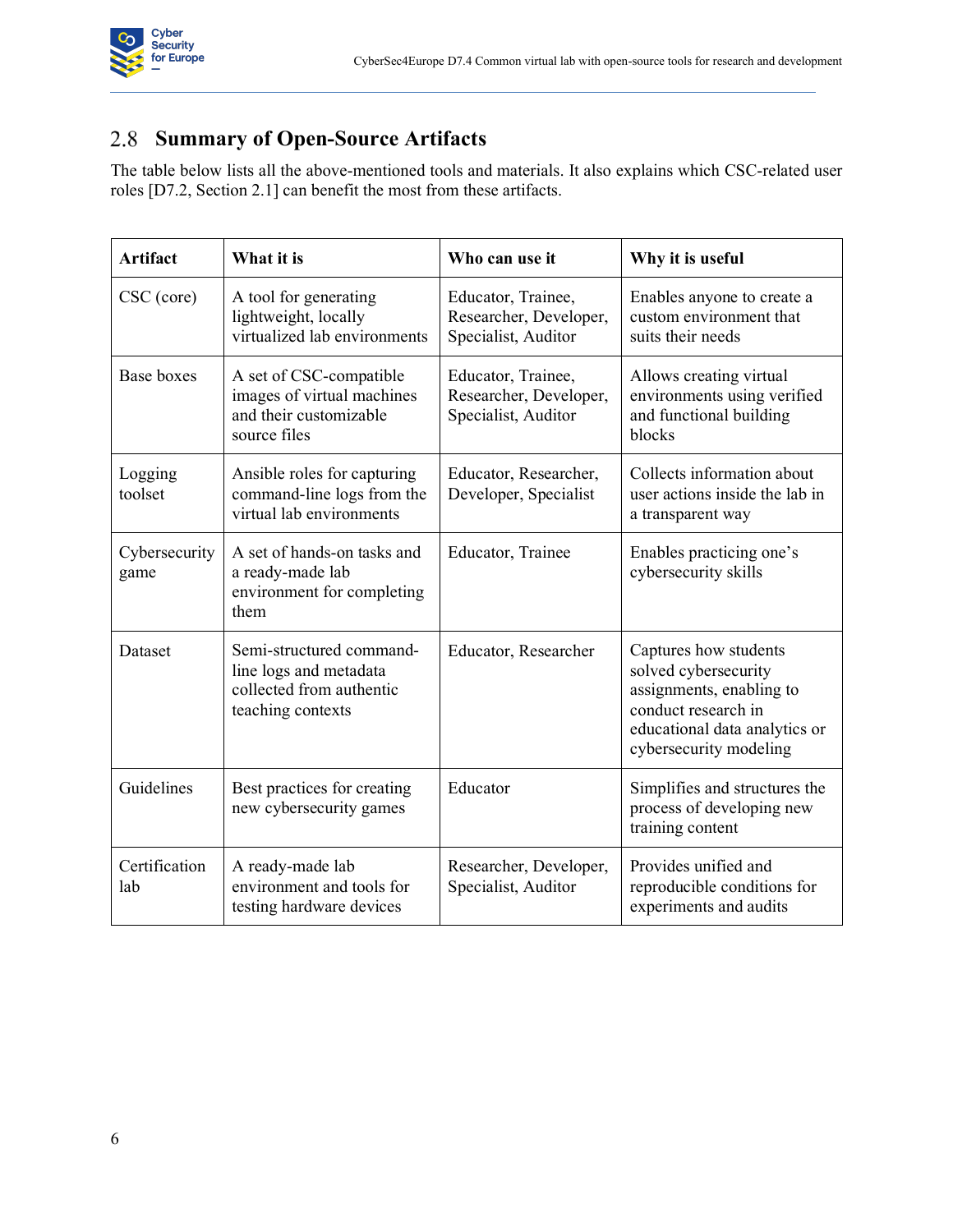

# **3 Use Cases Demonstrated in the Lab Environment**

<span id="page-13-0"></span>This section documents practical use cases of the lab environments generated by CSC. The use cases are grouped into three categories: testing, education, and certification [D7.2, Section 6].

# **Developing a Testing Environment**

CSC allows creating custom virtual environments for research and software development. To create such an environment, the user needs to complete the following steps:

- <span id="page-13-1"></span>1. *Write a topology definition.* The topology definition is a text file in YAML format that defines the properties of the virtual machines (such as the OS image that will be used) and their networking. The users of CSC reported that this definition is easy to write (usually  $50-70$  lines of humanreadable format) by modifying the existing examples [CSC] or even from scratch.
- 2. *Run Cyber Sandbox Creator.* CSC generates a definition file for Vagrant (a tool that that builds a locally virtualized environment) [Vagrant] as well as the base Ansible provisioning [Ansible] that initializes and interconnects the hosts. If the topology definition contains any syntax errors, they are reported now, and the user must fix them before proceeding.
- 3. *Write user provisioning definition.* In this step, host configuration is specified, such as the content of file system, which is tailored to the specific use case. At this stage, users may simplify their job by using publicly available definitions from the Ansible Galaxy repository [AnsibleGalaxy]. Again, possible syntax errors are reported only when the sandbox is being built.

Use cases related to testing are described below.

#### **3.1.1 Local Development of Sandboxes for CyberSec4Europe Flagship 2 Challenge**

<span id="page-13-2"></span>We cooperated with JAMK (Jyväskylä University of Applied Sciences in Finland) to help prepare the technical infrastructure for the Flagship 2 Challenge of the CyberSec4Europe pilot (D6.5, due in Month 36). The goal was to develop a sandbox of two interconnected Linux machines with various analytical software tools. The participants of the Flagship 2 Challenge instantiated this sandbox locally and used it to independently analyze the given forensic data and malware samples. Then, they reported their findings to their respective teams, which worked in parallel using JAMK's RGCE cyber range [RGCE].

We have been iteratively developing and testing this sandbox using CSC. The sandbox has been tested for Windows, Linux, and Mac host operating systems and is publicly available [GitLabFlagship]. It also includes step-by-step setup instructions that will allow even first-time users to work with it.

This effort practically demonstrated cyber range federation [D7.1]: both *technical* in terms of sharing cyber range resources, and *operational* in terms of sharing content for the exercise. The added benefit was that it was possible to save resources of RGCE, since thanks to CSC, a part of the exercise was hosted locally on the computers of participants.

#### **3.1.2 Local Development of Sandboxes for KYPO Cyber Range Platform**

<span id="page-13-3"></span>Using CSC, we locally developed sandboxes that were subsequently deployed to KYPO CRP. The goal was to create several different networked lab environments consisting of interconnected Linux or Windows machines. The lab environments were intentionally small (from 2 to 5 machines) so that they could be instantiated both locally on standard personal computers and in cloud.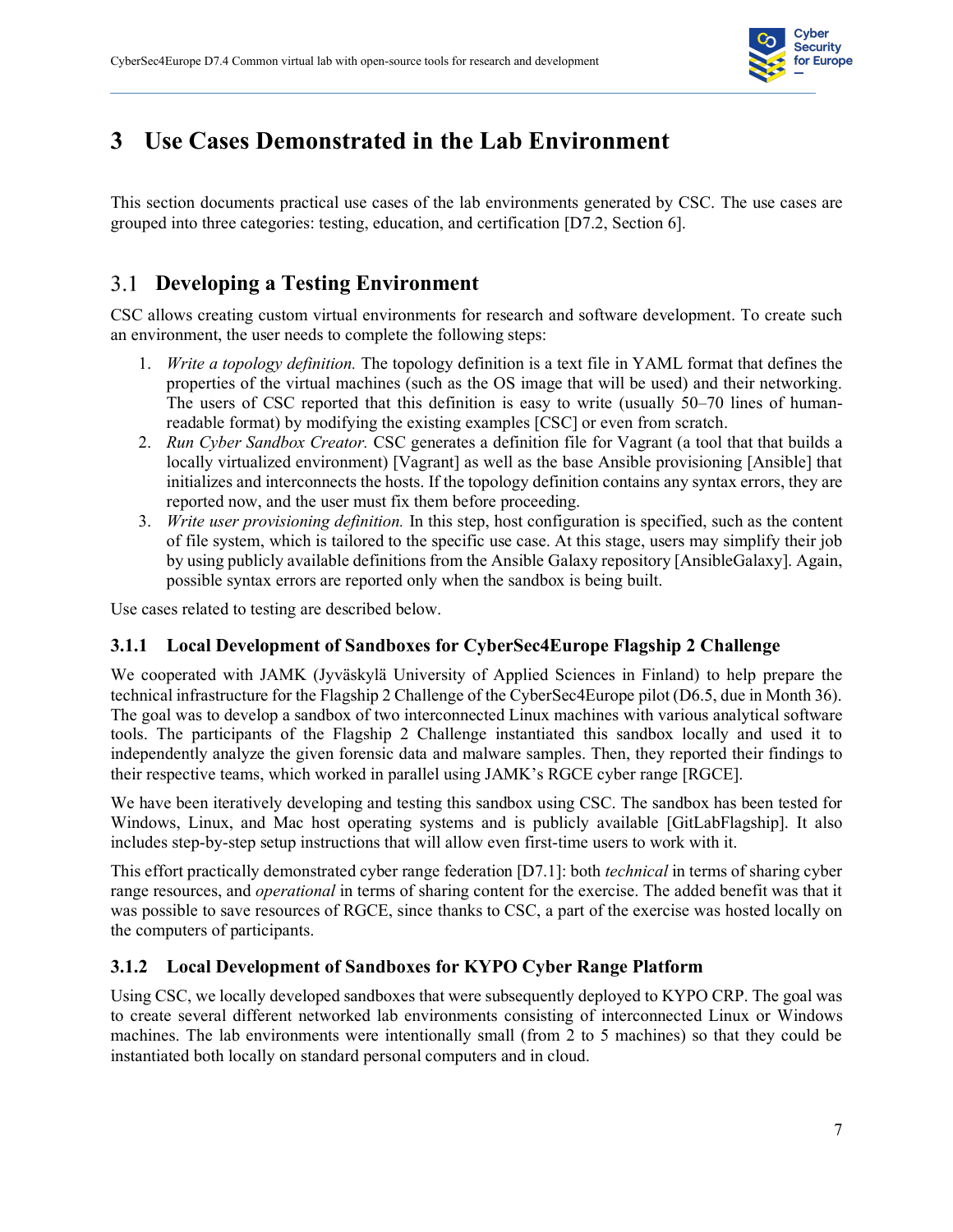

This effort demonstrated inter-pilot cooperation with CONCORDIA, another of the four EU pilots [CONCORDIA], as well as operational federation of cyber ranges [D7.1] since the same content can be shared between multiple platforms. More specifically, sandbox definitions used by CSC and KYPO CRP can be stored in and instantiated from a single Git repository, which we have demonstrated on the Junior Hacker game (see Section 2.4). The repositories of sandbox definitions can be shared so that other users can benefit from them, as the example of the publicly available game shows.

Another benefit of using CSC for this use case is that local development is quicker and more direct; it enables catching and correcting mistakes easily before instantiating the sandbox in cloud. Approximately 30 students of the course *Seminar of Simulation of Cyber Attacks* at Masaryk University used this approach to create sandboxes for their serious games [ITiCSEenhancing] in Spring 2020 and Fall 2020 semesters.

#### **3.1.3 Local Development of Other Sandboxes**

This use case is similar to the previous one, but the goal here was not to develop sandboxes for KYPO CRP. Instead, we list examples of how the sandboxes were instantiated directly using CSC for various purposes.

<span id="page-14-0"></span>Usage at our home institution (BRNO) includes the following:

- Cybersecurity education researchers prepared exercise sandboxes for monitoring of user actions to collect data for research.
- A student has been creating intentionally vulnerable lab environments for demonstrating cyber attacks and defense capabilities [ThesisBelajova].
- A student created small lab environments to locally test the execution and behavior of certain Linux commands, especially in a network [ThesisHemalova].
- x A student created a prototype demonstration of adaptive cybersecurity training [ThesisPavelu].
- A student developed cybersecurity training to support the hiring process at a company [ThesisKrajnikova]. The development employed CSC to build virtual machines, which will run Docker containers [Docker] for the training.

Usage outside of our home institution includes the following:

- Students of Slovak University of Technology have been developing sandboxes for cybersecurity exercises and testing since October 2020. The work will be finished in July 2022.
- Student of a Brno University of Technology demonstrated the capabilities of CSC for generating cybersecurity testing environments [ThesisZidovsky].
- Students of a high school in Brno tested CSC and used it to develop a networked environment that was later used within a cybersecurity game.
- A private company in Germany will use CSC to develop sandboxes for commercial cybersecurity testing and training.

In the vast majority of cases, the users were able to work with CSC independently, and further assistance from our side was not needed. The only notable exception was when our partners from Slovak University of Technology discovered a bug with using the Windows 10 image for Vagrant, which is planned to be fixed in the next upcoming release. This discovery demonstrates the importance of testing with external users.

#### **3.1.4 Manufacturing Execution Systems Application**

<span id="page-14-1"></span>CSC was also used in the industry. The project KYPO4INDUSTRY (K4I) and UNIS company [UNIS] benefited from the CSC while creating a virtual testing environment. This sandbox consisted of many manufacturing devices like terminals, supply lines, printers, and a database. UNIS used the generated sandbox to test their product, an industrial manufacturing controlling software, without purchasing hundreds of costly hardware components [ThesisFarkas].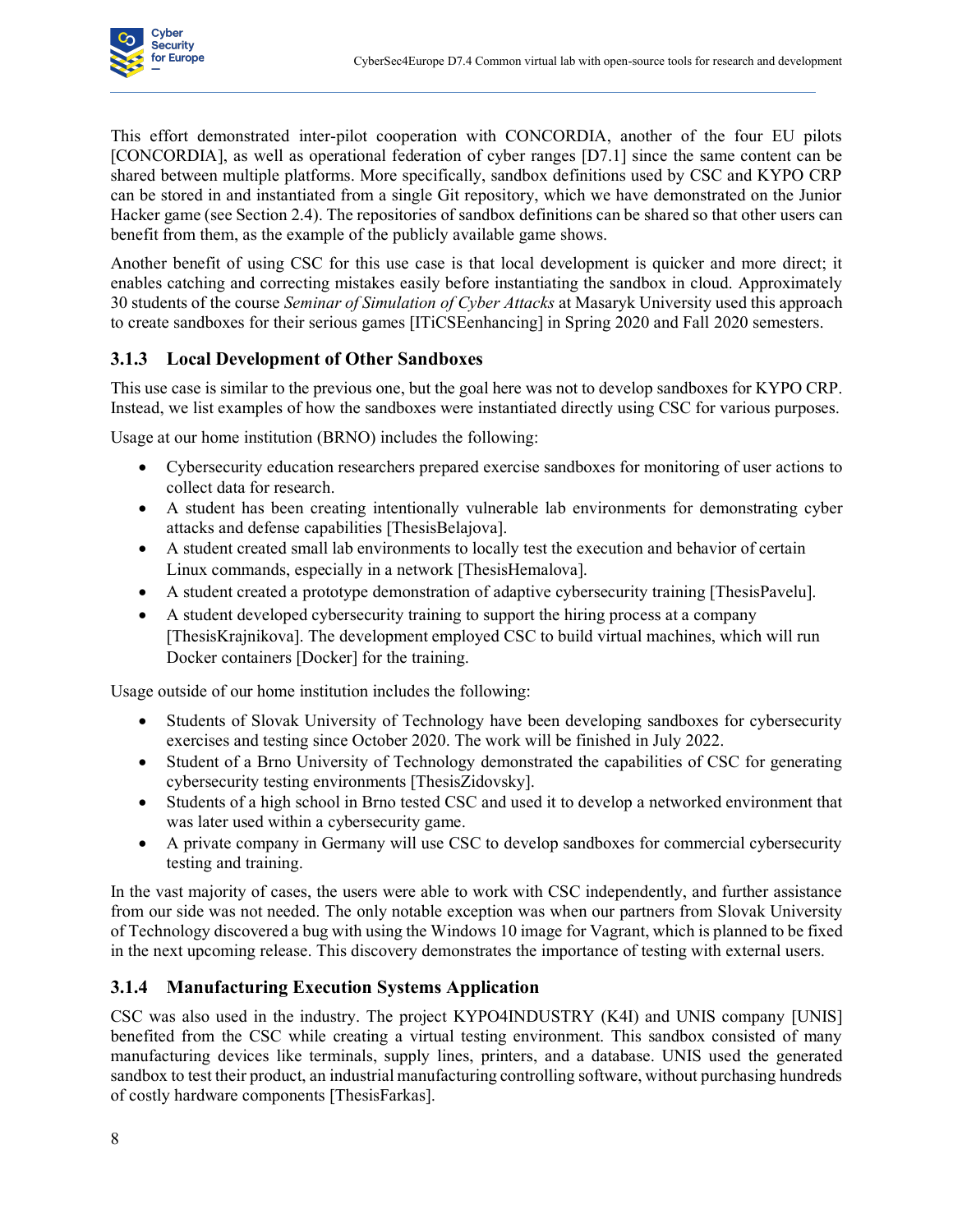

The starting point for this industry collaboration was the need to simulate hundreds of devices  $-\text{not only}$ desktop computers, but also devices such as printers. Locally hosted virtual machines were insufficient for this purpose due to the lack of resources on the hosts. Therefore, we used CSC-generated virtual machines, each of which contained different types of devices inside Docker images. In addition, this collaboration lead to the first usage of Windows images (even those deployed on a Windows host).

## **Using the Lab Environment in Educational Activities**

Educators used CSC to prepare the virtual environment for various hands-on exercises. With minimal setup, students then instantiated the environment locally on their hosts and solved practical assignments in it.

#### <span id="page-15-0"></span>**3.2.1 CyberSec4Europe Flagship 2 Challenge**

The Flagship 2 Challenge took place in January 2022. We contributed to it in two main aspects:

- <span id="page-15-1"></span>First, we collaborated with JAMK to generate an isolated sandboxed environment for the exercise. Subsequently, 61 participants who enrolled in the *analyst* role used the environment to examine various data samples as part of the exercise. The sandbox consisted of two interconnected virtual machines: Kali and Hive [GitLabFlagship]. The content of the sandbox has been iteratively developed and adjusted based on the requirements set by JAMK. The final sandbox has been tested on all three major operating systems: Windows, Linux, and Mac to accommodate a wide range of participants. Its readme also includes detailed instructions to simplify its deployment.
- Second, before and during the exercise, we provided technical support to participants who used the sandbox. All the discovered issues and their solutions were subsequently documented in the CSC wiki, so that future users can benefit from the lessons learned. The most important takeaways include the discovery that some antivirus programs block the download of Vagrant boxes, and that for an average sandbox, the users need at least 20 GB of free disk space, which was problematic for some participants.

#### **3.2.2 University Classes**

<span id="page-15-2"></span>In November 2020 and May 2021, more than 250 students of the *Information security and cryptography course* at Masaryk University completed a training in a sandbox locally generated with CSC. Since each student instantiated the sandbox on their own computer, it was possible to teach the classes on a massive scale. The sandbox was complemented by the task presentation via CTFd, as indicated in Section 2.4.

Our teaching experience was published in a conference paper [FIEscalable]. Overall, the learners valued the realistic nature of the virtual environment that enabled them to exercise theoretical concepts and tools. The instructors valued time-efficiency when using CSC to prepare and deploy the hands-on activities.

Next, 18 students of The Hague University of Applied Sciences completed the publicly available training [GitLabJunior] in a sandbox locally generated with CSC. Their shell commands were collected using the logging toolset [FIEtoolset] and published as part of the dataset [Dataset]. We consider this remote international collaboration a success, since the students were able to instantiate the CSC-generated environment without any issues and reported learning about new tools. However, we also discovered that students tried to obtain the answers (flags) to the game tasks using the easiest way, so some groups worked together by sharing their screen. Other students searched for the answers in the sandbox repository or made expert guesses. To mitigate this issue, we examined the generation of personalized tasks within the sandbox to prevent this behavior [SIGCSEapg].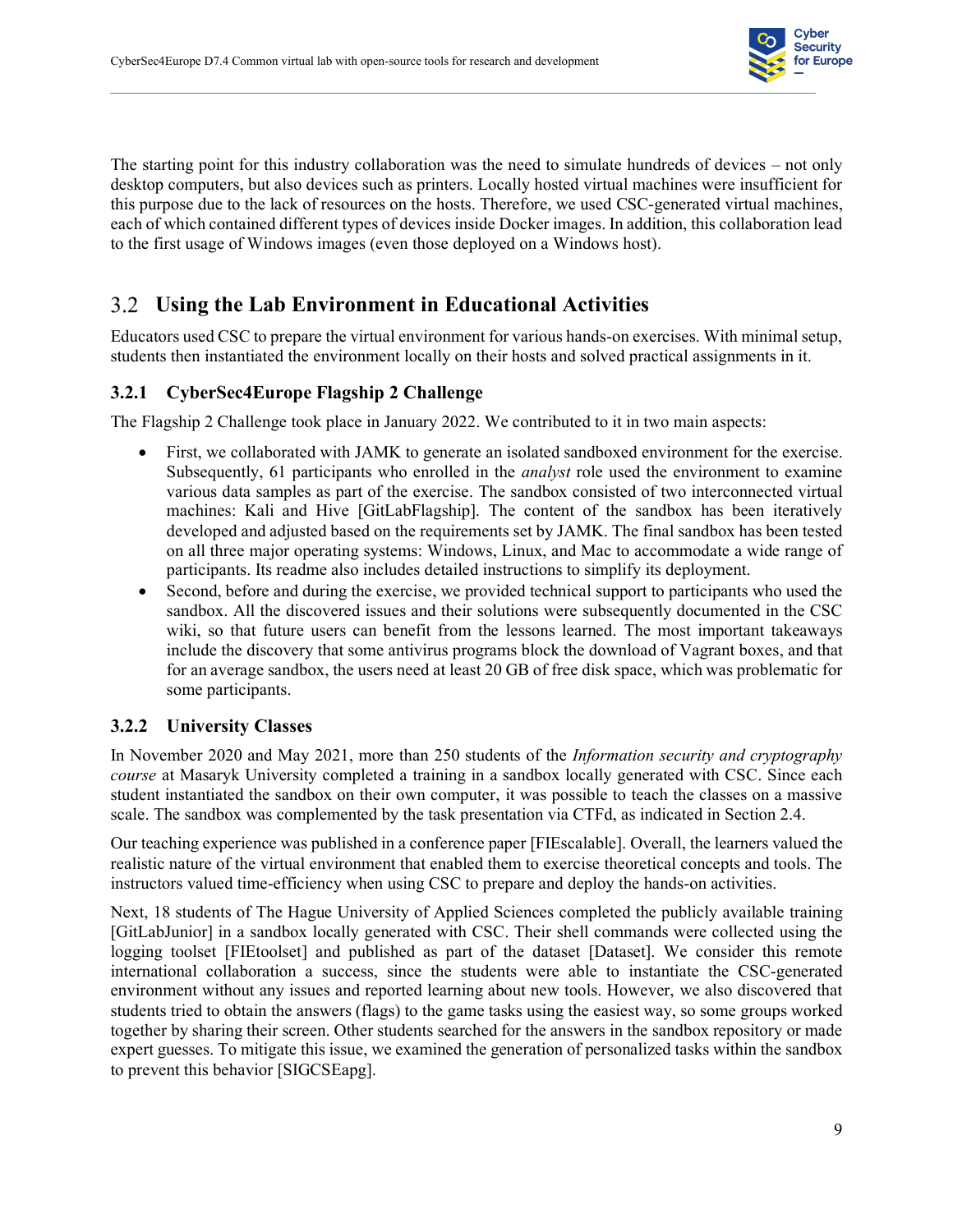

# **Using the Lab Environment for Certification Activities**

Since the version 2.1.0 (August 2021), CSC-generated lab environments support the connection of USB devices inside virtual machines with a graphical user interface. We demonstrated this feature in the use case for certification of cryptographic smart cards.

<span id="page-16-0"></span>First, we generated a definition of a lab environment for certification (see Section 2.7). This definition is open-source so that other analysts may reuse it or adapt it for their purposes. The lab environment consists of a single Linux virtual machine that contains preinstalled Python scripts for smartcard certification [ThesisNagy].

After connecting a smartcard reader to the host computer via a USB, smartcards can be examined in the lab environment. The Python test suite for certification, called SCRUTINY, generates a JSON certificate and an HTML report, which details the features of the smartcard (see Figure 2). The whole testing process is automated and instant so that no additional special skills are needed. The results interpretation is straightforward thanks to the structured report that is generated.



*Figure 2: SCRUTINY working pipeline for smartcard certification [ThesisNagy]*

There are two main workflows for the certification use case.

- x A Developer/Specialist from a company that issues a smartcard *S* can upload its JSON certificate to a public URL as a declaration of the features supported by *S*.
- x An Auditor/Researcher who wants to examine the smartcard *S* will instantiate the same environment locally and connect a USB smartcard reader. Then, the smartcard *S* can be verified under replicable conditions with the pre-installed test suite, so that the users can compare the features of *S* with the issuer-declared certificate. This is important for the future reproducibility of certification activities by anyone who might want to verify the compliance of the certified hardware.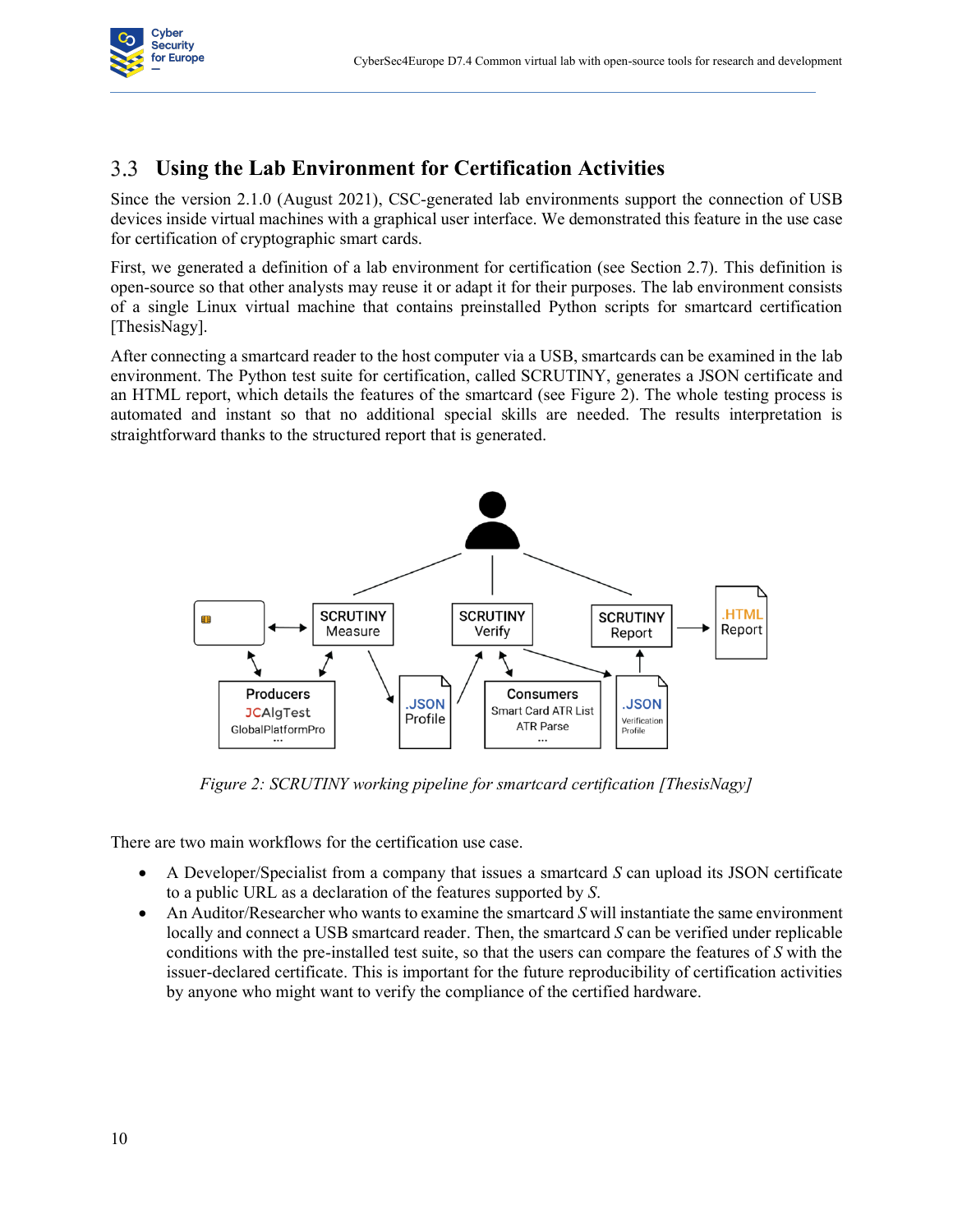

# **4 Conclusion**

<span id="page-17-0"></span>This report presented the open-source tools, materials, and use cases of Cyber Sandbox Creator (CSC), a software application for creating lightweight virtual lab environments. This document is accompanying the D7.4 deliverable, whose core is the GitLab repository of the application [CSC] and all the tools/materials linked above.

# **Current Status**

<span id="page-17-1"></span>CSC has supported efforts in education, testing, or certification in at least seven institutions across the European Union (in Czechia, Finland, Germany, Netherlands, and Slovakia). The institutions include CyberSec4Europe partners, as well as those outside the project. Moreover, research use cases featuring CSC have been published in two conference articles [FIEscalable, FIEtoolset].

Thanks to the various practical use cases, we were able to collect rich feedback from users. As a result, CSC received several significant updates compared to the prototype previously documented in the deliverable D7.2. These include, for example: support for USB devices, installation from PyPI, Python API, and enhanced compatibility with the KYPO Cyber Range Platform.

Overall, we succeeded in achieving the following previously-defined work plans [D7.2, Section 7.2]:

- Developing images of virtual hosts, including the support for MS Windows boxes.
- Creating a role and example for the command log server configuration.
- Selecting a suitable CTF portal and providing its example configuration.
- Testing the federation of CSC with JAMK RGCE cyber range [RGCE] in a cybersecurity exercise.

# **Plans for Further Development**

The only remaining plan we set in D7.2 and did not yet achieve is the estimation of the required system resources for sandbox deployment. We are working on this feature for the final release 3.1.0 before the CyberSec4Europe project ends in July 2022, along with the following:

- <span id="page-17-2"></span>• Increasing the robustness of the lab environments by adding more validation.
- Testing and improving the stability of the lab environments on various host operating systems.
- CSC output verbosity control.

Other possibilities for future work, which, however, we will not deal with, include:

- Graphical user interface for using the Cyber Sandbox Creator or Manager.
- Graphical user interface for creating topology definitions and assigning Ansible roles to the hosts.
- Support of complex network topologies.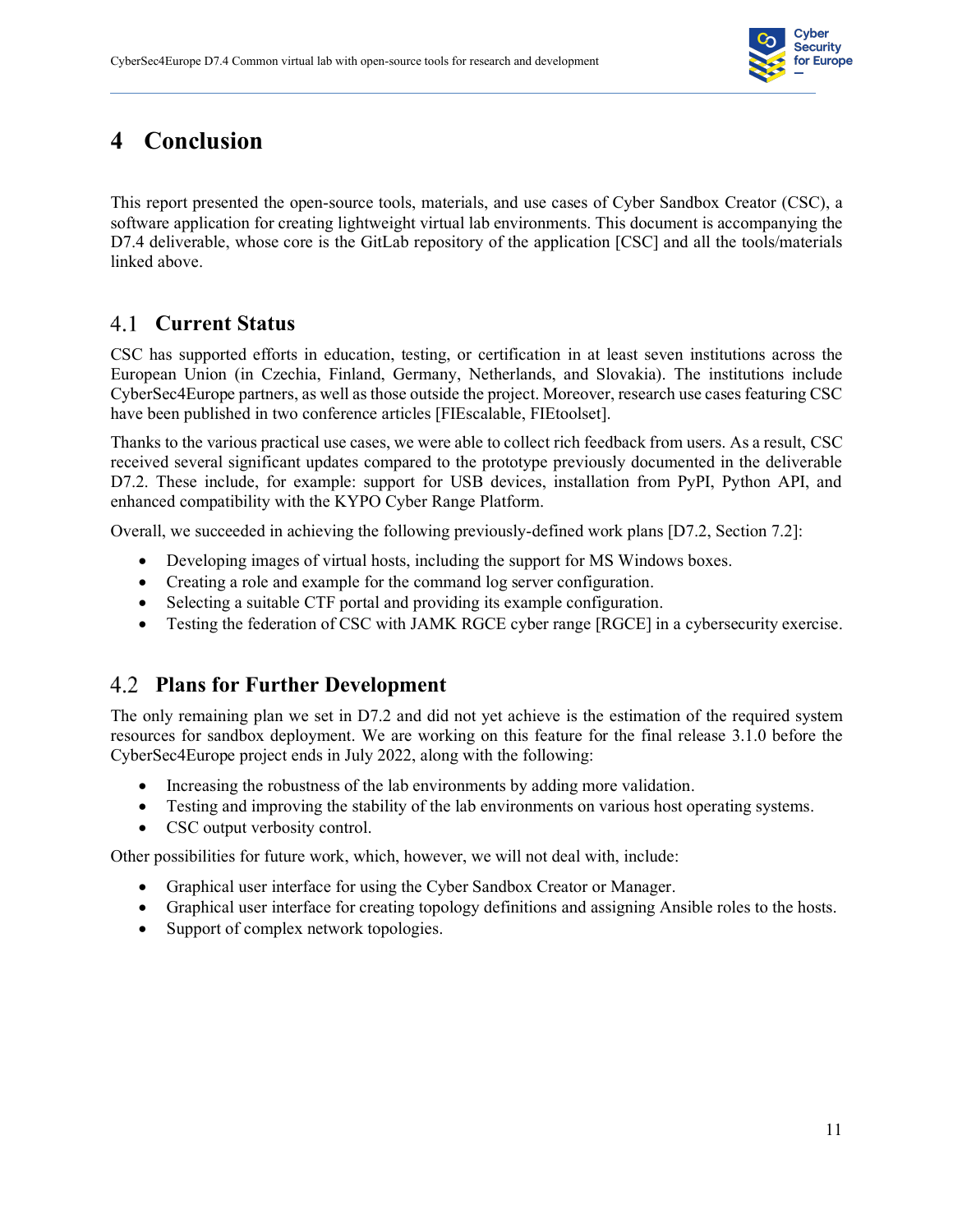

# **References**

<span id="page-18-0"></span>[Ansible] Red Hat. Ansible. Online at<https://www.ansible.com/> [Accessed on January 20, 2022].

[AnsibleGalaxy] Red Hat. Ansible Galaxy. Online a[t https://galaxy.ansible.com/](https://galaxy.ansible.com/) [Accessed on January 20, 2022].

[Chung17] Kevin Chung. Live Lesson: Lowering the Barriers to Capture The Flag Administration and Participation. In *2017 USENIX Workshop on Advances in Security Education (ASE 17)*. 2017. <https://www.usenix.org/conference/ase17/workshop-program/presentation/chung>

[CONCORDIA] CONCORDIA. Cyber security cOmpeteNce fOr Research anD Innovation. Online at [https://www.concordia-h2020.eu](https://www.concordia-h2020.eu/) [Accessed on January 20, 2022]

[CSC] CyberSec4Europe. Cyber Sandbox Creator. Online at [https://gitlab.ics.muni.cz/muni-kypo](https://gitlab.ics.muni.cz/muni-kypo-csc/cyber-sandbox-creator)[csc/cyber-sandbox-creator](https://gitlab.ics.muni.cz/muni-kypo-csc/cyber-sandbox-creator) [Accessed on January 20, 2022].

[Cyris] JAIST. CyRIS: Cyber Range Instantiation System. Online at<https://github.com/crond-jaist/cyris> [Accessed on January 20, 2022].

[D7.1] CyberSec4Europe. Report on existing cyber ranges, requirements. Online at [https://cybersec4europe.eu/wp-content/uploads/2020/09/D7.1-Report-on-existing-cyber-ranges-and](https://cybersec4europe.eu/wp-content/uploads/2020/09/D7.1-Report-on-existing-cyber-ranges-and-requirement-specification-for-federated-cyber-ranges-v1.0_submitted.pdf)[requirement-specification-for-federated-cyber-ranges-v1.0\\_submitted.pdf](https://cybersec4europe.eu/wp-content/uploads/2020/09/D7.1-Report-on-existing-cyber-ranges-and-requirement-specification-for-federated-cyber-ranges-v1.0_submitted.pdf) [Accessed on January 20, 2022].

[D7.2] CyberSec4Europe. Virtual lab for open-source tools education and research. Online at [https://cybersec4europe.eu/wp-content/uploads/2021/01/D7.2-virtual\\_lab-v0.2\\_submitted.pdf](https://cybersec4europe.eu/wp-content/uploads/2021/01/D7.2-virtual_lab-v0.2_submitted.pdf) [Accessed] on January 20, 2022].

[Dataset] Valdemar Švábenský, Jan Vykopal, Pavel Seda, and Pavel Čeleda. Dataset of Shell Commands Used by Participants of Hands-on Cybersecurity Training. In Elsevier Data in Brief, 2021. <https://www.sciencedirect.com/science/article/pii/S2352340921006806>

[Docker] Docker. Online a[t https://www.docker.com/](https://www.docker.com/) [Accessed on January 20, 2022].

[FIEscalable] Jan Vykopal, Pavel Čeleda, Pavel Šeda, Valdemar Švábenský, and Daniel Tovarňák. Scalable Learning Environments for Teaching Cybersecurity Hands-on. In 2021 IEEE Frontiers in Education Conference (FIE). New York, NY, USA: IEEE, 2021. <https://ieeexplore.ieee.org/document/9637180>

[FIEtoolset] Valdemar Švábenský, Jan Vykopal, Daniel Tovarňák, and Pavel Čeleda. Toolset for Collecting Shell Commands and Its Application in Hands-on Cybersecurity Training. In 2021 IEEE Frontiers in Education Conference (FIE). New York, NY, USA: IEEE, 2021. <https://ieeexplore.ieee.org/document/9637052>

[GitLabCertification] Masaryk University. SCRUTINY sandbox. Online at <https://gitlab.fi.muni.cz/cybersec/cs4e/scrutiny-sandbox> [Accessed on January 20, 2022].

[GitLabCTFd] Masaryk University. CTFd deploy. Online at [https://gitlab.fi.muni.cz/cybersec/cs4e/ctfd](https://gitlab.fi.muni.cz/cybersec/cs4e/ctfd-deploy)[deploy](https://gitlab.fi.muni.cz/cybersec/cs4e/ctfd-deploy) [Accessed on January 20, 2022].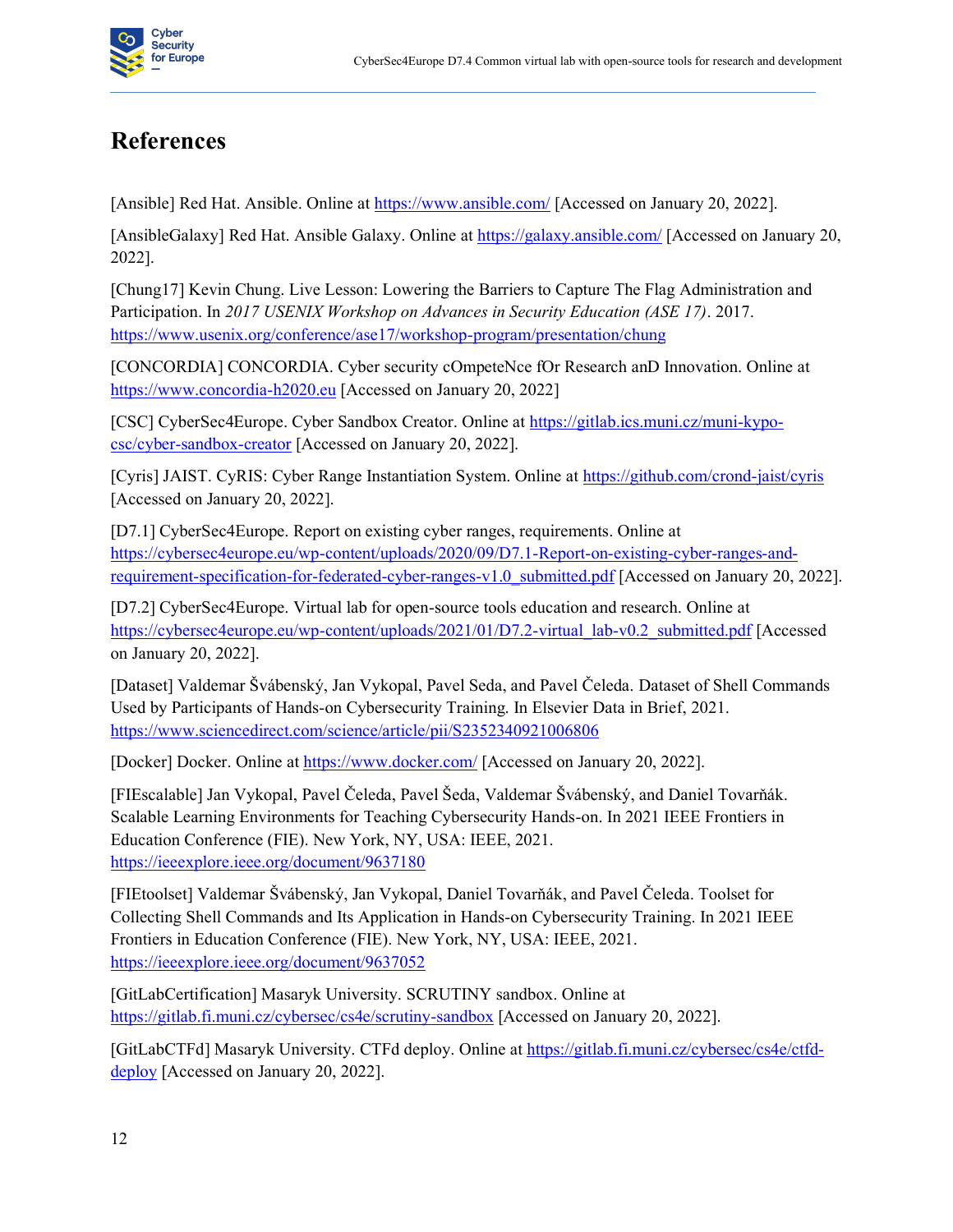

[GitLabFlagship] Masaryk University. Flagship 2 sandbox. Online at <https://gitlab.fi.muni.cz/cybersec/cs4e/flagship2-sandbox> [Accessed on January 20, 2022].

[GitLabGuidelines] Masaryk University. Guidelines for designing cybersecurity serious games. Online at <https://gitlab.ics.muni.cz/muni-kypo-trainings/guidelines> [Accessed on January 20, 2022].

[GitLabImages] Masaryk University. MUNI-KYPO-IMAGES. Online a[t https://gitlab.ics.muni.cz/muni](https://gitlab.ics.muni.cz/muni-kypo-images)[kypo-images](https://gitlab.ics.muni.cz/muni-kypo-images) [Accessed on January 20, 2022].

[GitLabJunior] Masaryk University. Junior Hacker Training. Online at [https://gitlab.ics.muni.cz/muni](https://gitlab.ics.muni.cz/muni-kypo-trainings/games/junior-hacker)[kypo-trainings/games/junior-hacker](https://gitlab.ics.muni.cz/muni-kypo-trainings/games/junior-hacker) [Accessed on January 20, 2022].

[ITiCSEenhancing] Valdemar Švábenský, Jan Vykopal, Milan Cermak, and Martin Laštovička. "Enhancing cybersecurity skills by creating serious games." In Proceedings of the 23rd Annual ACM Conference on Innovation and Technology in Computer Science Education, pp. 194-199. 2018. <https://dl.acm.org/doi/10.1145/3197091.3197123>

[Karagiannis20] Stylianos Karagiannis, Elpidoforos Maragkos-Belmpas, and Emmanouil Magkos: An Analysis and Evaluation of Open Source Capture the Flag Platforms as Cybersecurity e-Learning Tools. In IFIP World Conference on Information Security Education, pp. 61-77. Springer, Cham, 2020. [https://doi.org/10.1007/978-3-030-59291-2\\_5](https://doi.org/10.1007/978-3-030-59291-2_5)

[KYPO] Masaryk University. KYPO Cyber Range Platform. Online a[t https://crp.kypo.muni.cz/](https://crp.kypo.muni.cz/) [Accessed on January 20, 2022].

[Lability] Lability. Online at<https://github.com/VirtualEngine/Lability> [Accessed on January 20, 2022].

[Labtainers] Cynthia E. Irvine, Michael F. Thompson, Michael McCarrin, and Jean Khosalim. Live Lesson: Labtainers: A Docker-based Framework for Cybersecurity Labs. In *2017 USENIX Workshop on Advances in Security Education (ASE 17)*. 2017. [https://www.usenix.org/conference/ase17/workshop](https://www.usenix.org/conference/ase17/workshop-program/presentation/irvine)[program/presentation/irvine](https://www.usenix.org/conference/ase17/workshop-program/presentation/irvine)

[RGCE] JAMK. Realistic Global Cyber Environment. Online at<https://jyvsectec.fi/cyber-range/overview/> [Accessed on January 20, 2022]

[SIGCSEapg] Jan Vykopal, Valdemar Švábenský, Pavel Seda, and Pavel Čeleda. Preventing Cheating in Hands-on Lab Assignments. In Proceedings of the 53rd ACM Technical Symposium on Computer Science Education (SIGCSE '22). New York, NY, USA: ACM, 2022. <https://www.muni.cz/en/research/publications/1816366>

[ThesisBelajova] Daniela Belajová. Persistent Software Vulnerabilities for Hands-on Cybersecurity Training. Brno, 2022. Available from: [https://is.muni.cz/th/b4vd5/.](https://is.muni.cz/th/b4vd5/) Master's thesis. Masaryk University, Faculty of Informatics. Thesis supervisor: Pavel Čeleda.

[ThesisFarkas] Attila Farkas. Portable Virtual Cybersecurity Labs. Brno, 2021. Available from: <https://is.muni.cz/th/oljh6/>. Master's thesis. Masaryk University, Faculty of Informatics. Thesis supervisor: Jan Vykopal.